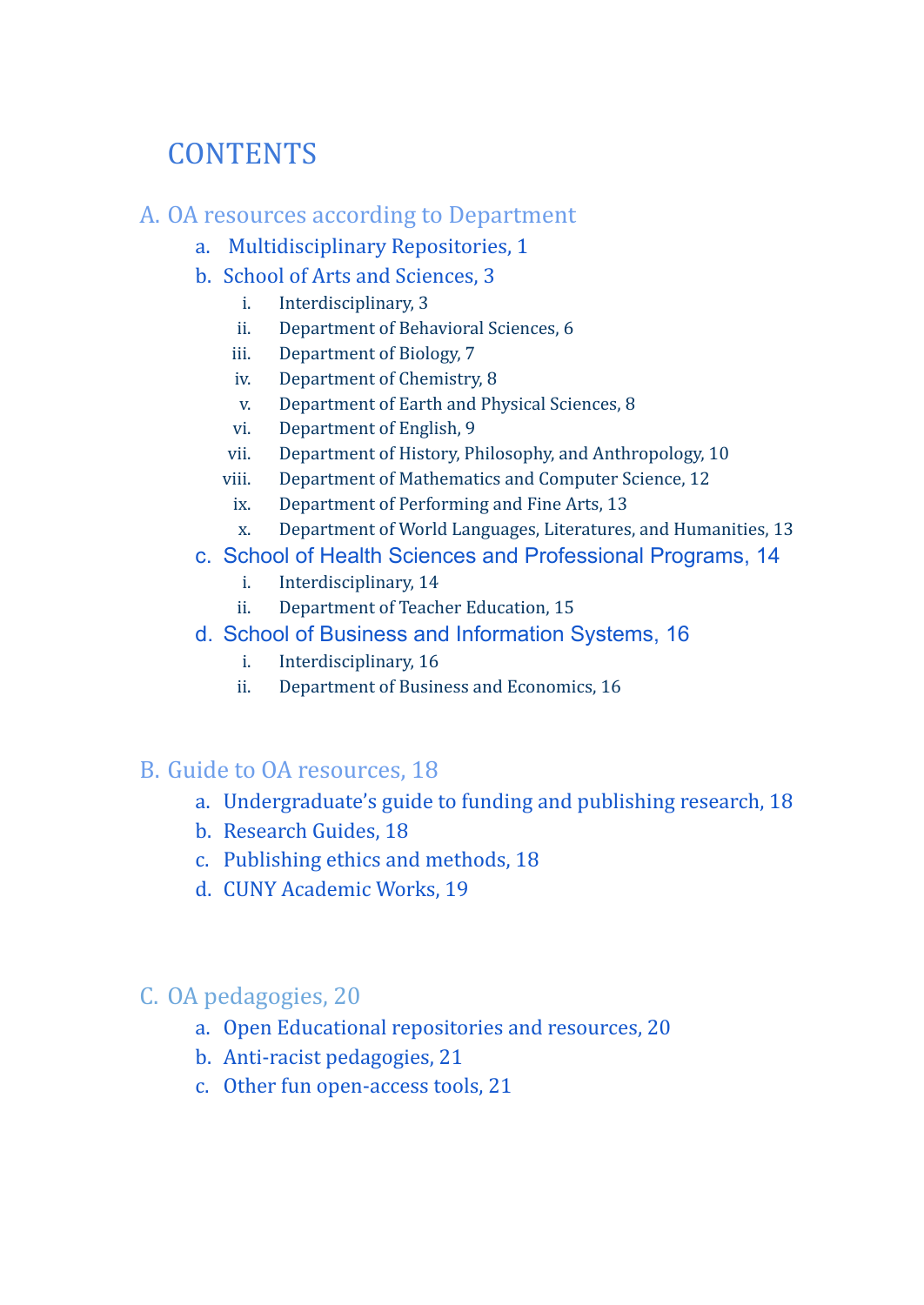# A. OA resources according to Department

### a. Multidisciplinary Repositories

[Academic Leadership Journal in Student Research](https://scholars.fhsu.edu/aljsr/) is an Open Access, annual, online, peer-reviewed, international journal dedicated to the publication of student research (undergraduate and graduate) within all disciplines and of pedagogically based professional work that explores the intersection of student research with teaching and faculty research. Our mission is to provide a forum for exceptional student research and to promote collaboration between students and teachers in the classroom, laboratory, and field. Fort Hays State University

[American Journal of Undergraduate Research](http://www.ajuronline.org/) (AJUR) is a national, independent, faculty peer-reviewed, open-source, quarterly, multidisciplinary student research journal, established in 2002. AJUR's entire content, by invitation, is archived by the United States Library of Congress. AJUR makes a unique contribution because of the high standards for content, faculty peer-review process, and the ease of accessibility to students, the public, and professionals. The editorial board of AJUR consists of approximately fifty professional subject editors in a wide variety of fields.

[Corrupted Files](http://www.corruptedfiles.org.uk/) is a non-hierarchical journal of research by students at all levels of study (Levels 4-7) and staff at Ravensbourne, as well as external contributors. The journal was initiated by Contextual Studies at Ravensbourne, with Dr. Sara Andersdotter as its Editor. Corrupted Files is thematic, open access, and published annually in both online and hardcopy formats. Its aim is to serve as a platform through which undergraduate work is shared as research, sitting alongside the research of more experienced academics and practitioners. The journal thus plays a crucial part in a strategic drive towards the support and dissemination of undergraduate research and the creation of more inclusive research culture. Ravensbourne, UK

[Crossing Borders: A Multidisciplinary Journal of Undergraduate Scholarship](https://newprairiepress.org/crossingborders/) seeks to encourage research among undergraduate students at Kansas State University and elsewhere. Crossing Borders introduces undergraduates to the processes and values of open-access, peer-reviewed communication, thereby preparing them to be more critical consumers and producers of scholarly discourse. Crossing Borders publishes work in a variety of formats including original case-studies, reports of research or creative activity, book reviews, and field notes. Submissions can be from any scholarly disciplines.

[Journal of Student Research](https://www.jofsr.org/index.php/path) is devoted to the Rapid Dissemination of current student research. The journal uses an automated process from manuscript submission to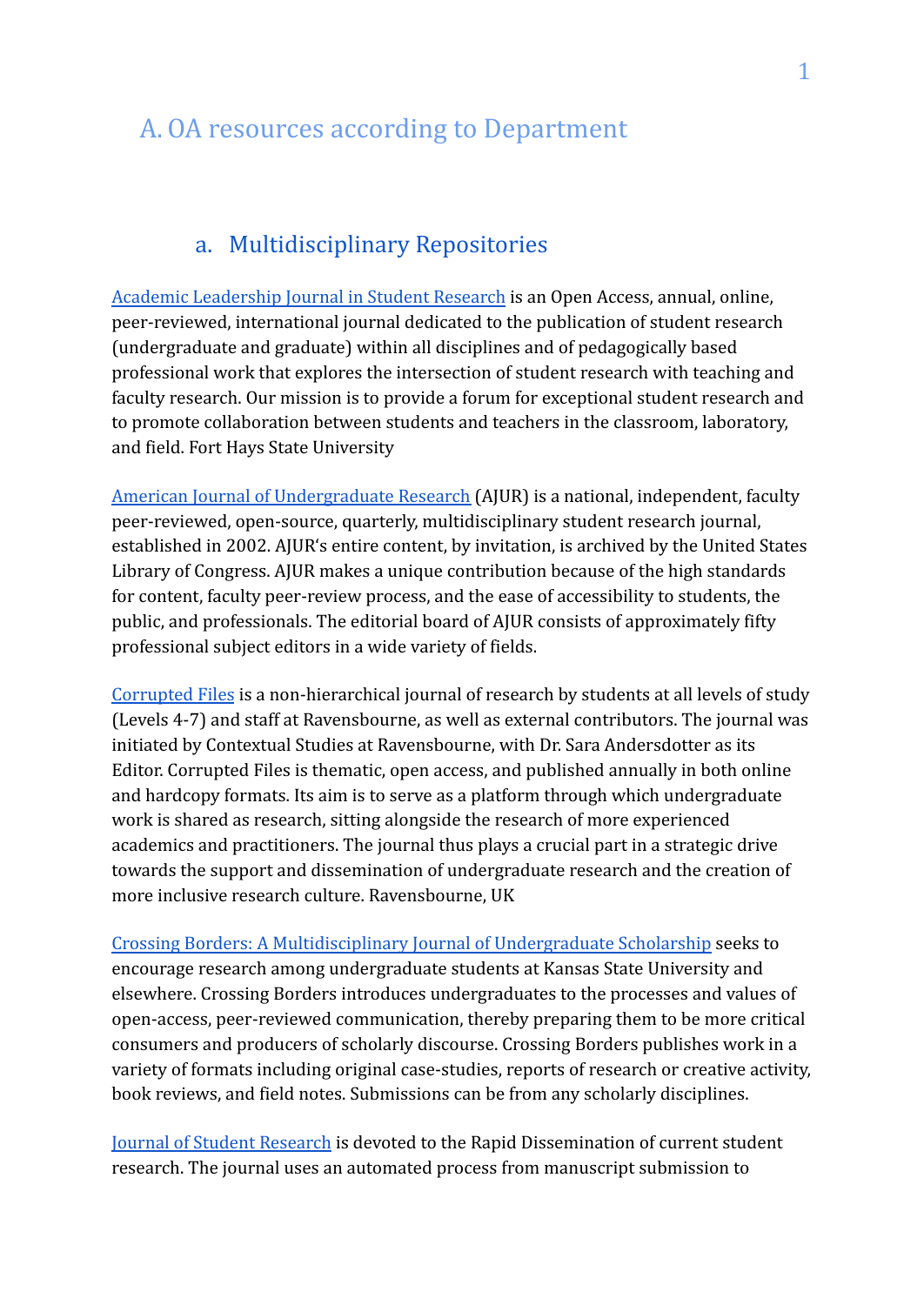publication. Manuscript submission, peer review, and publication are all handled online, and the journal automates all clerical steps during peer review. We accept submissions from Undergraduate, Graduate, and Post-graduate level students.

[Journal of Undergraduate Research](http://www.jurpress.org/) is a peer-reviewed, undergraduate journal registered with the Library of Congress that accepts submissions of any subject, from any undergraduate institution. We receive hundreds of submissions for publication every year, from institutions ranging from small liberal arts colleges to international institutions. The review process for publication includes peer, graduate, and faculty referees, ensuring that the Journal publishes competitive material that follows the Journal's standards for academic, creative, and passionate work. We are always accepting submissions. Currently, our queue of submissions takes about nine months for an initial decision.

[Midwest Journal of Undergraduate Research.](http://research.monm.edu/mjur/) Founded in 2010, the Midwest Journal of Undergraduate Research (MJUR) is a peer- and faculty-reviewed journal produced by a team of Monmouth College student editors and faculty mentors. Scholars from a variety of colleges and universities contribute to the manuscript review process. Our mission is to support development of high-quality original undergraduate research, recognize exceptional undergraduate scholarly efforts and accomplishments, and contribute to the undergraduate learning experience. MJUR accepts submissions from all academic fields and from any undergraduate institution, national or international. New volumes of MJUR are published annually in print and online.

[Perspectives on Undergraduate Research and Mentoring](https://www.elon.edu/u/academics/undergraduate-research/purm/) (PURM) is an open-access, multidisciplinary, peer-reviewed online journal supporting the mission of undergraduate research and the programs that strive to provide undergraduate students opportunities to participate in scholarly activities with faculty mentors. PURM currently runs on a themed-issue format, but general submissions are also welcomed. Each annual issue is released in the fall. Please see the Call for Papers for information on the current theme. PURM is an open-access journal, meaning that users have the right to read, download, copy, distribute, print, search, or link to the full texts of these articles.

[Process: Journal of Multidisciplinary Undergraduate Scholarship](https://www.processjmus.org/) provides an online space for undergraduate writers across the disciplines to share their work outside of the context and constraints of the college classroom. Each issue of Process centers on a topic of contemporary interest to a global audience, fostering critical conversations that traverse disciplinary, cultural, and national borders. We believe that undergraduate projects deserve serious attention, and hope to encourage all undergrads to begin forging new pathways for the future of academic and public scholarship.

[Reinvention: An International Journal of Educational Research](https://reinventionjournal.org/) is an online, peer-reviewed journal, dedicated to the publication of high-quality undergraduate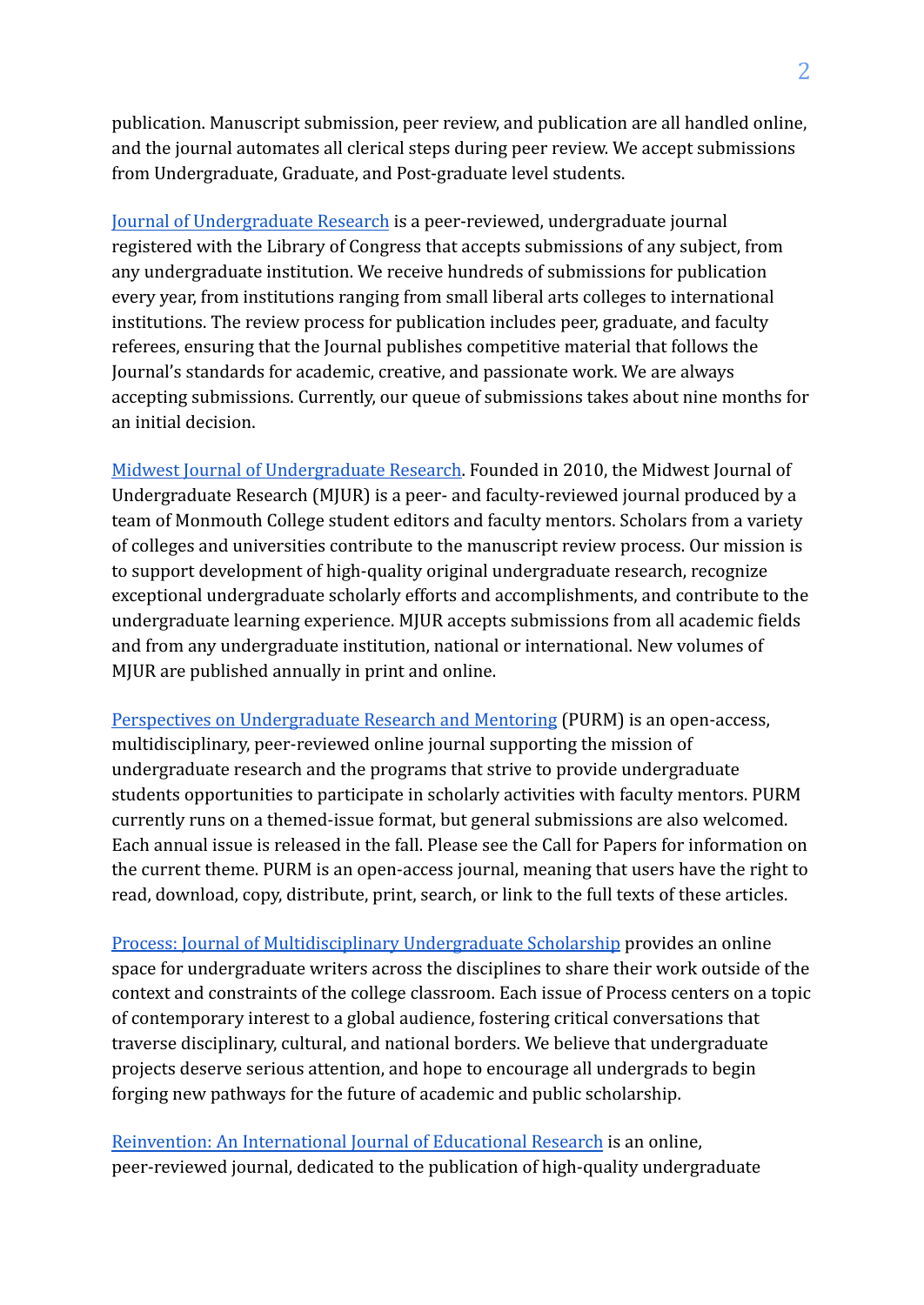student research. The journal welcomes academic articles from all disciplinary areas and all universities. All articles undergo rigorous peer review, based on initial editor screening and refereeing by two or three anonymous referees. Reinvention is published bi-annually and only houses papers written by undergraduate students or papers written collaboratively by undergraduate students and academics.

[The Honors Review](https://honorsreview.wordpress.com/) is a nationally competitive multidisciplinary journal seeking illuminating, insightful and contemporary research at the undergraduate level. Students need not be members of Honors Programs to submit papers. The primary goal of The Honors Review is to give all undergraduates the opportunity to participate in scholarly conversations within their disciplines and to expose them to the dialogue that occurs between a journal and a contributor in editing an article for publication. The Honors Review is chiefly an online journal.

[Undergraduate Research Journal](https://undergraduateresearch.org/) is a national double-blind, educator-reviewed print and electronic journal published annually in the Winter. The journal is a forum for multidisciplinary undergraduate research and creative endeavors within higher education. Debuting in Winter 2020, Undergraduate Research publishes research and creative endeavors from undergraduate students enrolled in institutions of higher education from across the United States. This journal highlights the best of mentored undergraduate scholarly products across all disciplines from all types of higher education institutions.

## b. School of Arts and Sciences i. Interdisciplinary

[Advanced Journal of Graduate Research](https://journals.aijr.in/index.php/ajgr) is a refereed journal dedicated to publishing research work carried out by Bachelor/Master Degree students under the supervision of a faculty member. Normally research work carried out as a part of the undergraduate course or graduate course in the form of a final year thesis (course project) will be considered in this specific graduate journal. Any mentored student may submit articles related to all areas of Science and Technology including Life Science, Computer Science, Mathematics, Environmental Science, Earth Science, Agriculture Science, Medical Science, Chemical Science, and Physical Science. This journal accepts original research articles, review articles, and survey articles. The normal publication is free in this journal with open access availability of the published articles.

[Butler Journal of Undergraduate Research](https://digitalcommons.butler.edu/bjur/) publishes original, scholarly research undertaken by undergraduates from any college or university. BJUR builds upon and strengthens Butler's commitment to quality undergraduate research by providing an outlet for the publication of outstanding undergraduate scholarship across the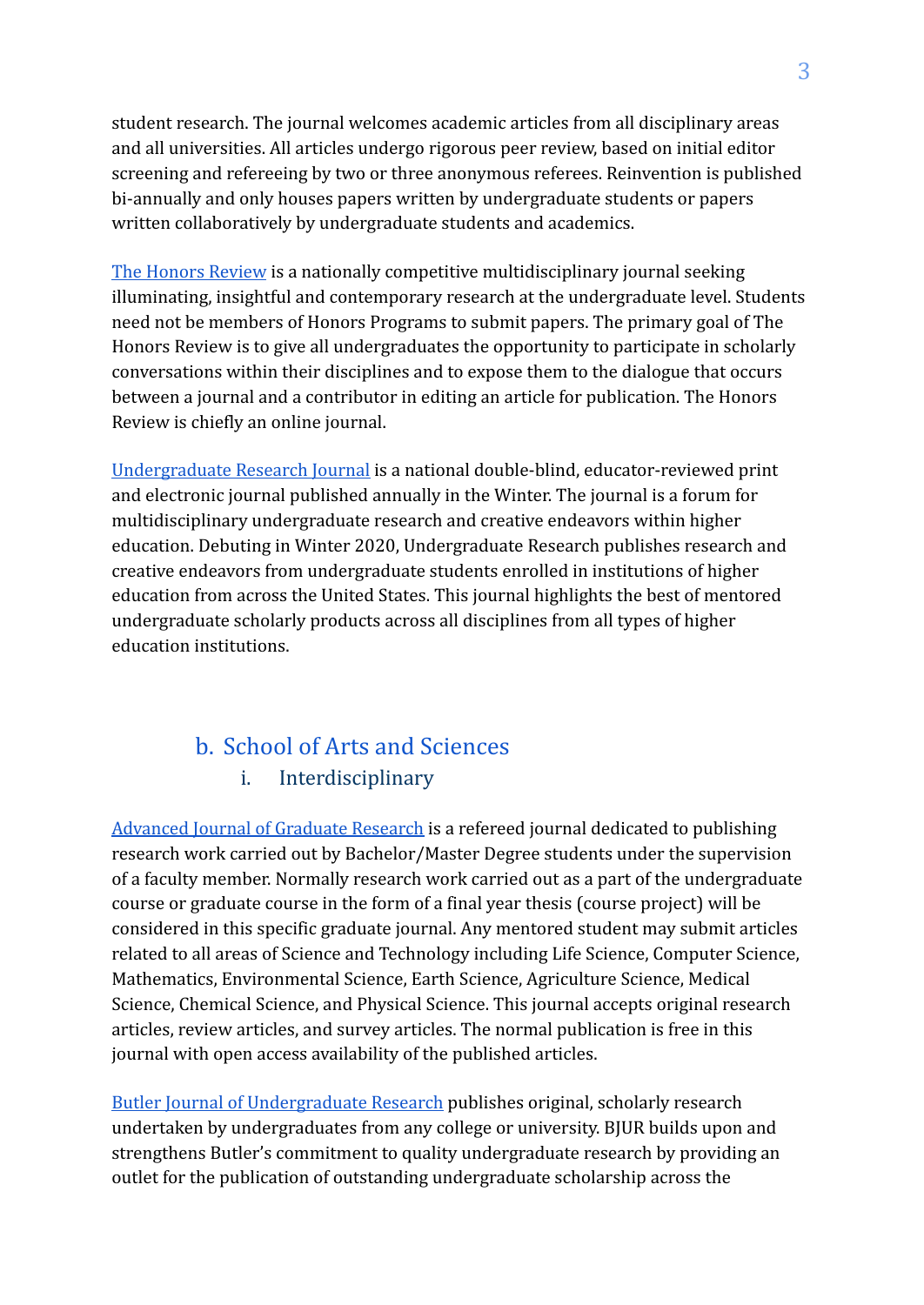humanities, social and natural sciences. Submission of original, scholarly research articles is open to undergraduates from any accredited college and university.

[Columbia Undergraduate Science Journal](https://cusj.columbia.edu/) is a professional-level, open-access science journal that is committed to publishing manuscripts of the highest scholarship resulting from significant scientific research or outstanding scientific analysis. Each paper published in the CUSJ undergoes a double-blind peer review process facilitated by the Journal's Editorial Review Board and a faculty review by the CUSJ Faculty Advisory Board.

[Consilience: The Journal of Sustainable Development](https://journals.library.columbia.edu/index.php/consilience/index) is an online journal dedicated to promoting interdisciplinary dialogue on sustainable development. This journal aims to bring students, researchers, professors, and practitioners from a variety of disciplines and geographical regions in direct conversation with each other through an online, academically rigorous medium. Consilience publishes scholarly articles, opinion pieces, field notes, editorial columns and photo essays. By providing a public platform for discussion, we hope to encourage a global community to think more broadly, thoroughly, and analytically about sustainable development. The journal is run by a team of undergraduate and graduate students, under the guidance of faculty from Columbia University in the City of New York.

[Culture, Society, and Praxis](https://digitalcommons.csumb.edu/csp/) is a peer-reviewed, undergraduate, open-access social science journal. We accept all forms of scholarly expression, including research-based writing, creative writing, visual arts, and more. As long as it was created by a student and is relevant to the social sciences, we'd love to see it. We do not reject any eligible submissions; we simply ask that students commit to revising their work until it is publishable. You can check us out and submit work at www.culturesocietypraxis.com. For more information, contact Amanda Pullum, faculty advisor (apullum@csumb.edu). California State University, Monterey Bay.

[Dartmouth Undergraduate Journal of Science](https://sites.dartmouth.edu/dujs/) is a member of the Directory of Open Access Journals (DOAJ), an international group of open access journals as scientific and scholarly journals that meet high-quality standards by exercising peer review or editorial quality control.

[Explorations: NC State](https://explorations.scholasticahq.com/) is the Journal of Undergraduate Research and Creative Activities for the State of North Carolina. Explorations offer the opportunity for undergraduates at any 2- or 4-year college or university across the state to be published in a peer-reviewed journal and showcase their exciting work. The Journal of Undergraduate Research and Creative Activities for the State of North Carolina will provide opportunities for a variety of text and media submissions in the following disciplines: Biological, Earth, and Physical Sciences; Business and Legal; Creative Writing and Discourse; Humanities;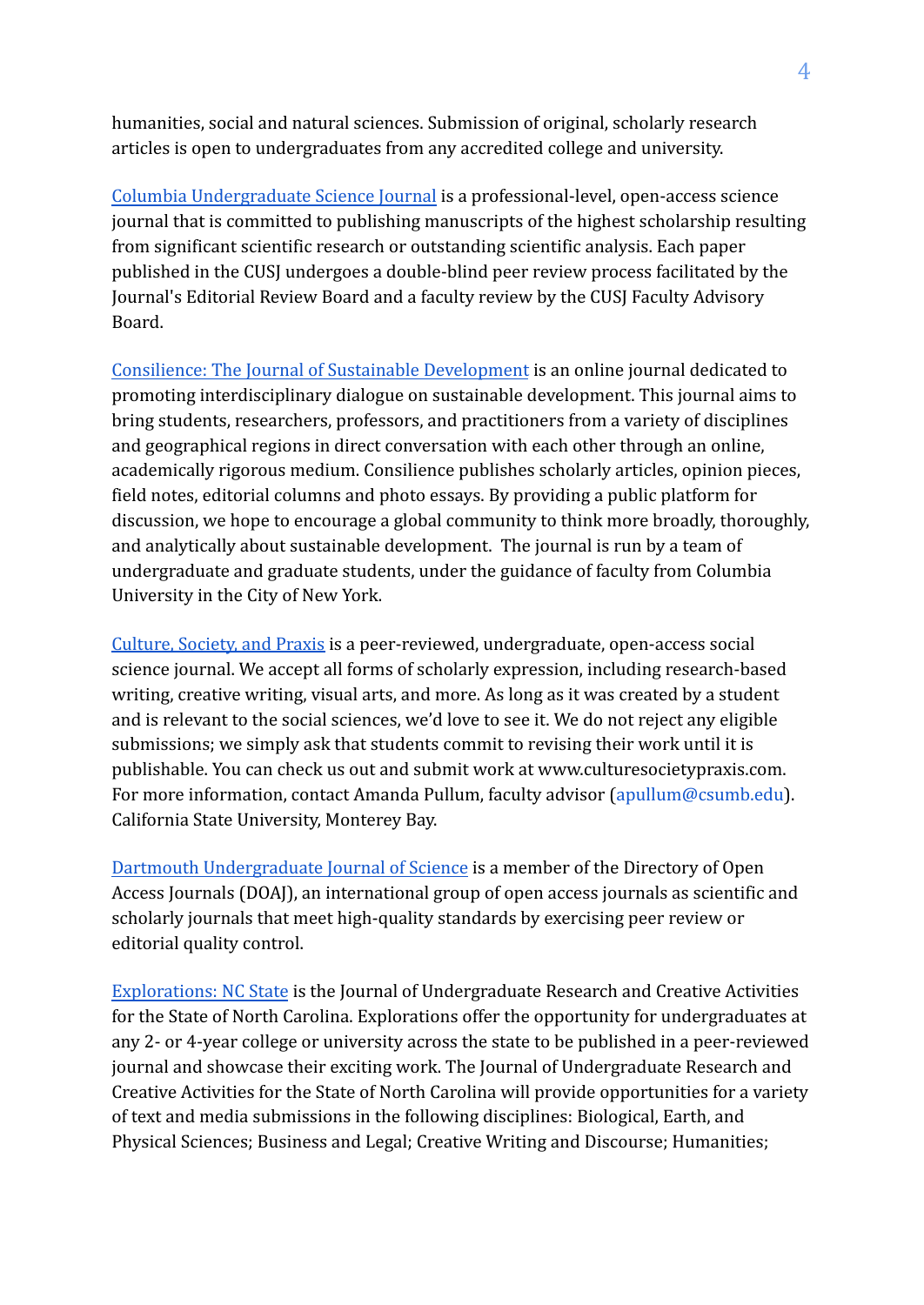Mathematics; Performing Arts; Social Sciences; Technology and Engineering; Visual Arts and Design.

[Indiana University Undergraduate Research Journal](https://iujur.iu.edu/) is an annual, open-access journal published through IUScholarWorks. Indiana University.

[Intersect: The Stanford Journal of Science, Technology, and Society](http://ojs.stanford.edu/ojs/index.php/intersect/index) is an international, peer-reviewed, interdisciplinary, STS-focused, academic research journal run by undergrads. Intersect publishes online quarterly at intersect.stanford.edu and is regularly cited in Google Scholar. Intersect is an open-access journal, meaning it provides free public access to its content to support a greater global exchange of knowledge. Intersect publishes three times during each academic year at Stanford: at the end of Autumn, Winter, and Spring quarters. Submissions are accepted on a rolling basis.

[Journal of Young Investigators](https://www.jyi.org/) is a student-led initiative to broaden the undergraduate scientific experience, allowing students to participate in the scientific review and publication processes of its peer-reviewed undergraduate journal. Incorporated as a non-profit, student-run corporation, JYI represents over 50 different academic institutions from over half a dozen countries. JYI is dedicated to representing undergraduate research in biological/biomedical sciences, physical sciences, mathematics and engineering, psychology, and social sciences. We not only publish submissions from undergraduate students but also allow them to experience the editorial side of scientific publication. Student editors working with their faculty advisers review submissions from their peers and determine whether that work is acceptable for publication in JYI.

[JOURney: UNC-Chapel Hill](http://uncjourney.unc.edu/). Our annual journal is dedicated to the publication of outstanding faculty-mentored research conducted by current undergraduate students. We publish research in the disciplines of natural sciences, social sciences, and humanities. Our goal is to celebrate and support the original research conducted early in students' academic careers that reflects the appropriate scope and complexity for excellent undergraduate work.

[Liberated Arts: A Journal for Undergraduate Research](https://ojs.lib.uwo.ca/index.php/lajur) publishes radical and original student research on a variety of topics, with the aim of helping students participate in our wider academic research community. The journal is interdisciplinary in scope and perspective and is founded on the academic collaboration between students, faculty, and staff. We publish the best in undergraduate research, and also welcome letters to the Editor, literature reviews, and original graphics for the front journal 'cover'.

[Pursue Undergraduate Research Journal](https://www.pvamu.edu/pursue/) provides undergraduates an avenue to publish their original research articles in the following areas: (but not limited to) psychology,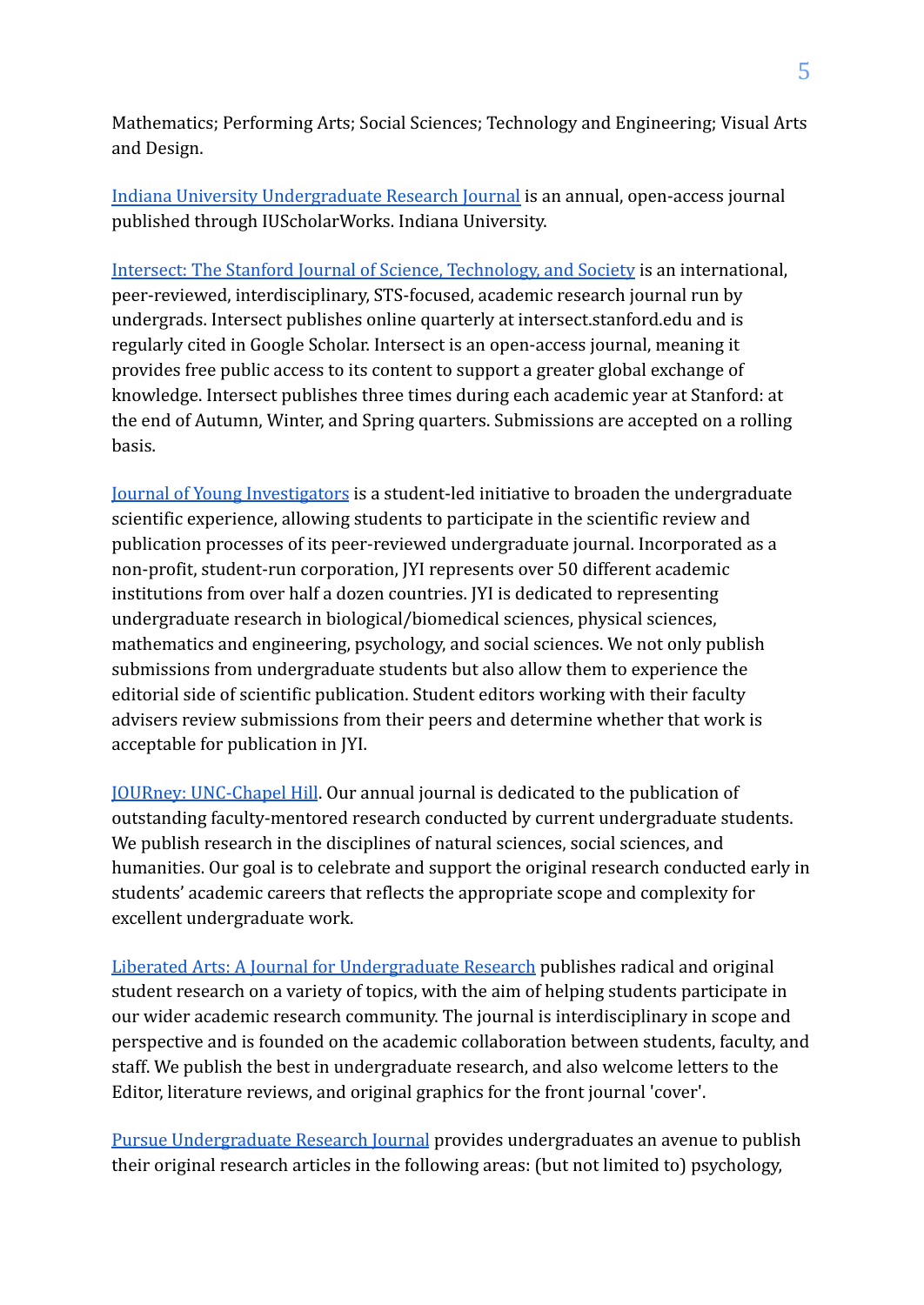sociology, biology, chemistry, physics, engineering, computer science, mathematics, humanities, agriculture, and architecture, business, and education. The original research articles included in this journal are peer-reviewed and selected by the journal's Editorial Board. The review process allows undergraduate researchers to receive feedback from notable scientists in their field of study and teach them about the publication process. The journal is open to undergraduates from all Colleges and Universities.

[URJe - The Undergraduate Research Journal](https://urje.aucegypt.edu/) is an open-access multi-disciplinary, refereed annual publication for undergraduate research and creative works. It is managed and published jointly by the Office for Undergraduate Research and the Main Library at the American University in Cairo. The American University in Cairo.

[Vertices: Duke](https://www.dukevertices.org/) is a publication by students, for students. We're dedicated to bringing our community's best work to light by sharing the thoughts and accomplishments of our community. Accepting submissions in digital design, writing, humanities, and scientific research.

[Y Ddraig Goch: An Interdisciplinary Journal: UNCG](https://honors.appstate.edu/call-papers-y-ddraig-goch). The publication provides a platform for undergraduate research with faculty from the natural sciences, humanities, and social sciences.

#### ii. Department of Behavioral Sciences

[Journal of Interpersonal Relations, Intergroup Relations and Identity](https://jiriri.ca/) is an international scientific journal published annually in April. The mission of the JIRIRI is to offer undergraduate students a unique opportunity to fully experience the scientific method from the development of original ideas to their diffusion, through the peer-review process. The JIRIRI also aims to promote the conception and expression of new theoretical ideas in the fields of identity, interpersonal and intergroup relations — ideas that could eventually become solid bases for large-scale studies. The JIRIRI publishes both theoretical and empirical articles. Thus, any undergraduate student in psychology or in a related field eager to share and refine his or her ideas or results pertaining to identity, interpersonal or intergroup relations is invited to submit a manuscript.

[The Journal of Psychology and the Behavioral Sciences](https://view2.fdu.edu/academics/becton-college/psychology-and-counseling/jpbs/) is an annual periodical published by the Psychology and Counseling Department of Fairleigh Dickinson University in Madison, New Jersey. The responsibility for review and contact resides with the undergraduate and graduate journal student officers. The officers' activities are coordinated by the current student editor. JPBS offers undergraduate and graduate students, as well as faculty, an opportunity to publish in a recognized academic journal. However, the undergraduate student, and not faculty members or graduate students,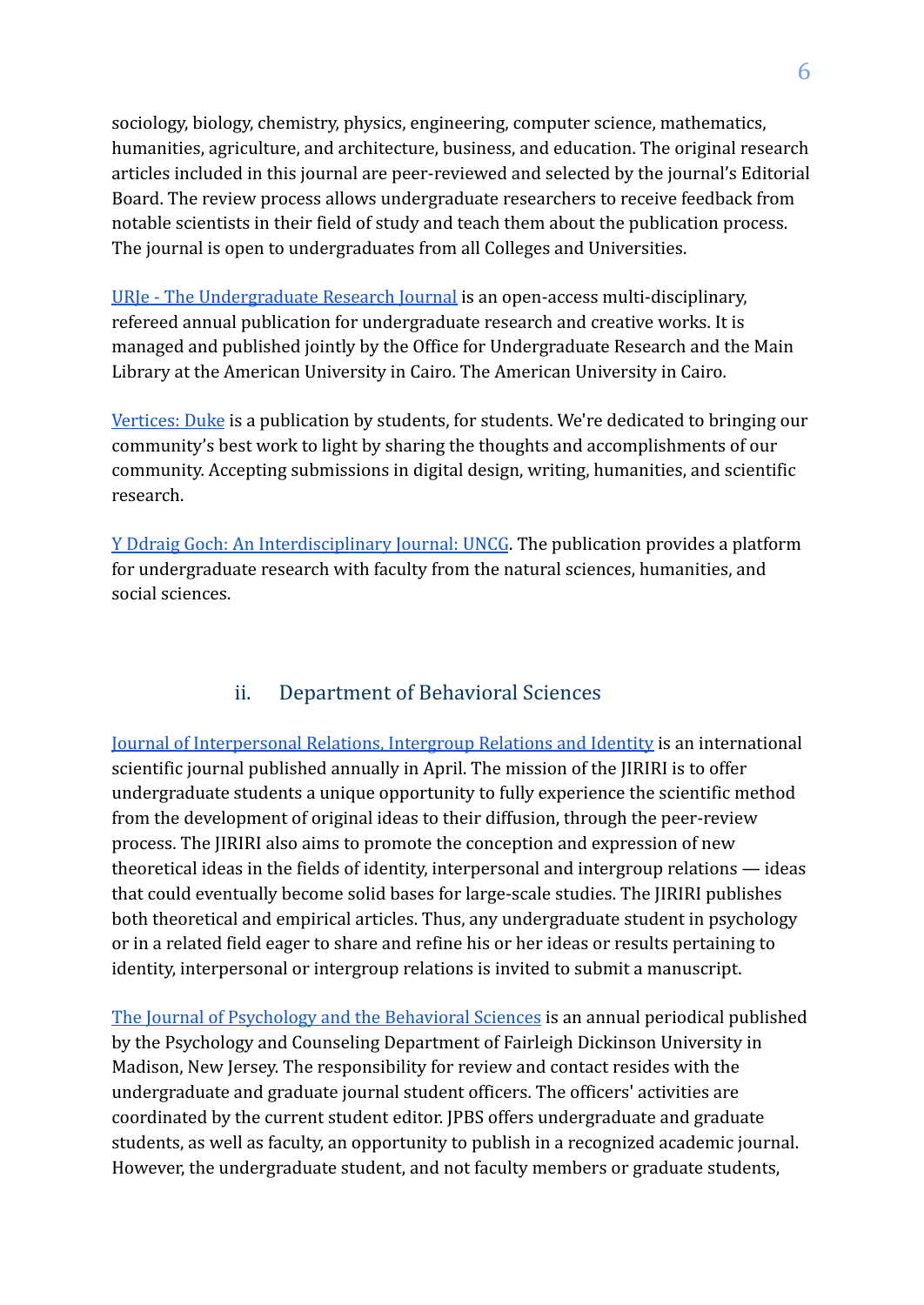must be the first author of any accepted submission. Articles in ANY topical area of psychology are considered.

[The Journal of Undergraduate Ethnic Minority Psychology](http://www.juempsychology.com/) is designed to address each of these points as it aims to accomplish the following: speed the flow of research results; open access to ethnic minority researchers' and samples' ideas and knowledge; and encourage undergraduate researchers to conduct, present and publish empirical studies.

[Undergraduate Journal of Psychology at Berkley](http://ujpb.org/index.html) is an annual publication that allows undergraduate students who have completed scientific studies in psychology and psychology-related fields to publish their findings to the larger academic community, promoting further and more excellent undergraduate research.

[Undergraduate Journal of Psychology: UNC-Charlotte](https://psych.uncc.edu/undergraduate-program/undergraduate-journal-psychology). The Department of Psychological Science publishes the Undergraduate Journal of Psychology (UJOP). All undergraduate students are encouraged to submit their original research or literature reviews to the UJOP review committee. This is an opportunity to experience the peer-reviewed journal process and to get your work into print.

[Yale Review of Undergraduate Research in Psychology](http://campuspress.yale.edu/yrurp/) is an annual journal that showcases the best and most original research in psychology conducted by undergraduates from around the world. We publish research in all areas of psychology, including clinical, developmental, cognitive, and social psychology. Our goal is to contribute to scientific advance by encouraging serious, quality research early in students' academic careers. We provide a platform for undergraduate scientists to share their findings and aim to bring together a community of young psychologists from both the United States and abroad.

#### iii. Departement of Biology

[EvoS Journal: The Journal of the Evolutionary Studies Consortium](https://evostudies.org/evos-journal/about-the-journal/) is a journal designed to promote the education of evolutionary theory in colleges and universities. An evolutionary education provides a framework for enhancing the research and theory in all disciplines, and as such, EvoS Journal welcomes work from all academic disciplines as well as interdisciplinary scholarship that incorporates evolutionary theory across areas of study. EvoS Journal is an open-access, free journal.

[Fine Focus: An International Microbiology Journal for Undergraduate Students.](https://www.finefocus.org/) We are an international journal dedicated to showcasing undergraduate research in all fields of microbiology. Fine Focus is managed entirely by undergraduate students from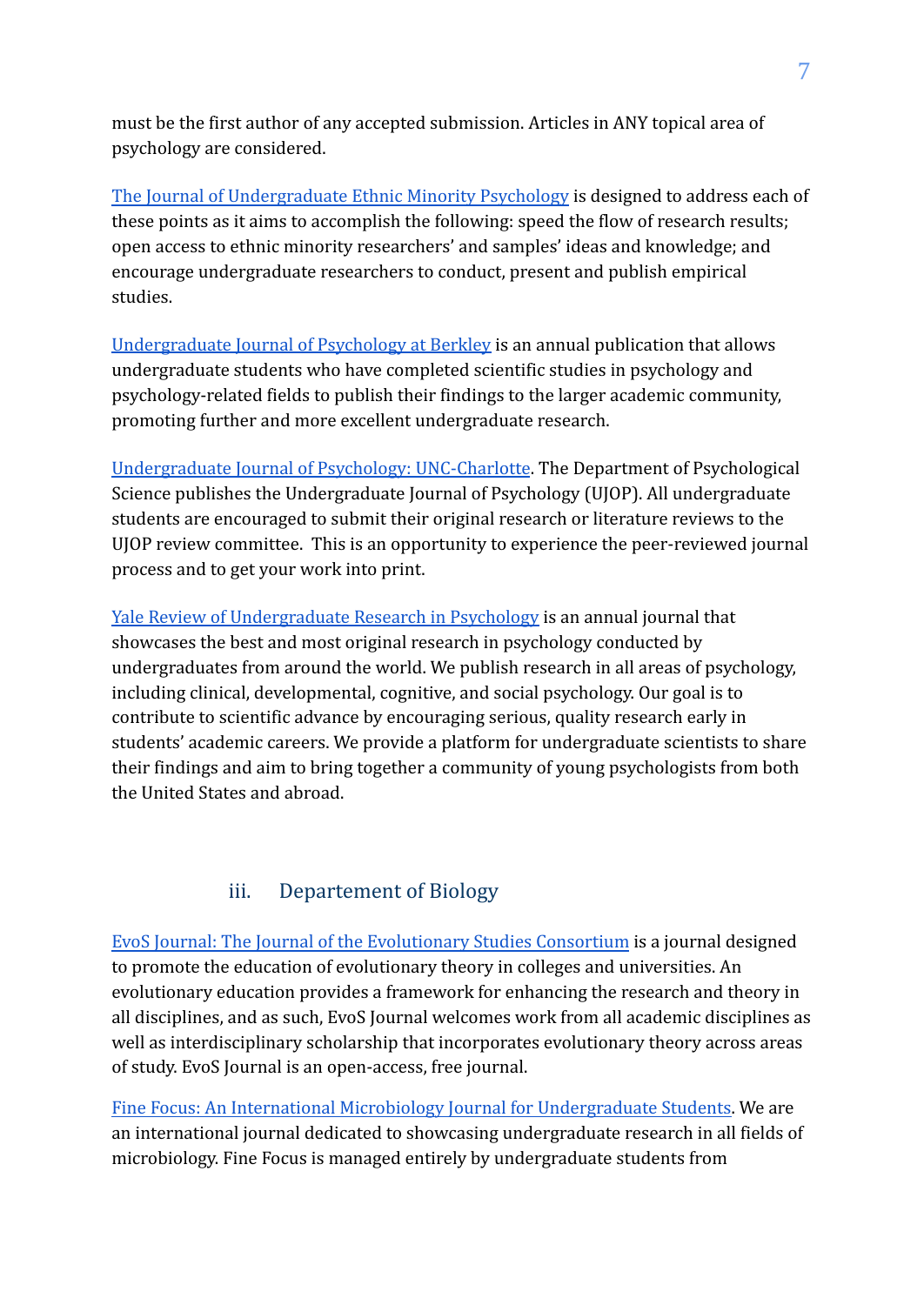production to print but utilizes an external editorial board of experts for double-blind peer review of manuscripts. We are the first microbiology research journal for undergraduate students.

[Penn Bioethics Journal](http://bioethicsjournal.com/) is the premier peer-reviewed undergraduate bioethics journal. Established in 2004, the Journal provides a venue for undergraduates to make contributions to the field of bioethics. Embracing the interdisciplinary nature of bioethics, PBJ reviews and publishes original work addressing debates in medicine, technology, philosophy, public policy, law, theology, and ethics, among other disciplines.

#### iv. Department of Chemistry

[Journal of Undergraduate Chemistry Research](https://www.vmi.edu/academics/departments/chemistry/journal-of-undergraduate-chemistry-research/) is a peer-review journal that is published quarterly with papers of the original research performed by undergraduates on all aspects of chemistry including analytical, organic, inorganic, physical, polymers and biochemistry.

[Pursue Undergraduate Research Journal](https://www.pvamu.edu/pursue/) provides undergraduates an avenue to publish their original research articles in the following areas: (but not limited to) psychology, sociology, biology, chemistry, physics, engineering, computer science, mathematics, humanities, agriculture, and architecture, business, and education. The original research articles included in this journal are peer-reviewed and selected by the journal's Editorial Board. The review process allows undergraduate researchers to receive feedback from notable scientists in their field of study and teach them about the publication process. The journal is open to undergraduates from all Colleges and Universities.

#### v. Department of Earth and Physical Sciences

[RURALS: Review of Undergraduate Research in Agricultural and Life Sciences](https://digitalcommons.unl.edu/rurals/) is a faculty-refereed international journal devoted to the publication of high-quality research by undergraduates in all agricultural research problem areas including, but not limited to those described in the USDA, CSREES Manual of Classification of Agricultural and Forestry Research.

#### vi. Department of English

[Digital Literature Review](http://bsu.edu/dlr) is the Ball State University English Department's new undergraduate academic journal, edited and produced by Ball State undergraduates.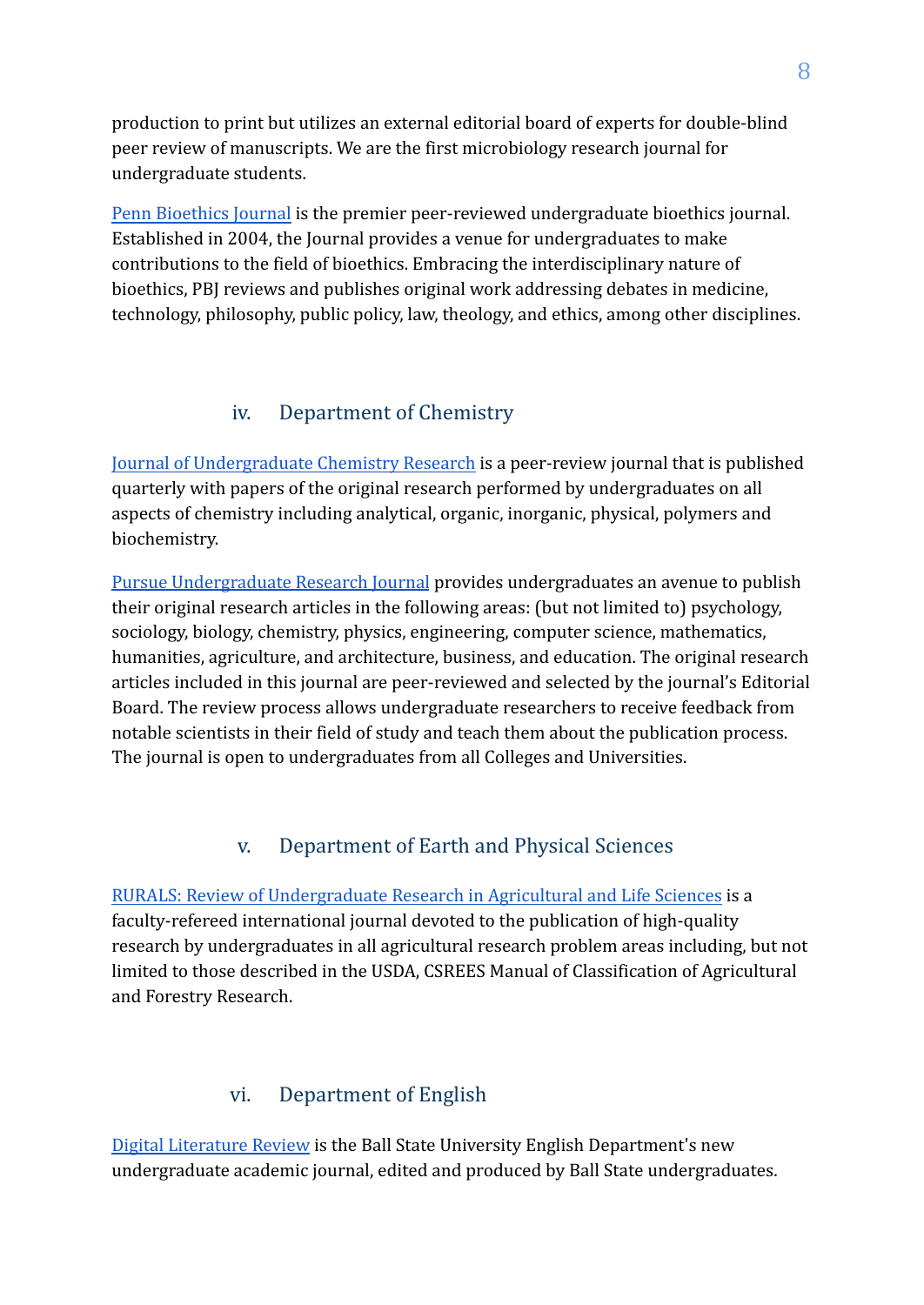Our goal is to showcase the valuable contributions of hardworking, creative undergraduate students. We welcome original, engaging, scholarly submissions from the perspective of a wide range of academic disciplines, including film studies, theatre, anthropology, psychology, and literary and cultural studies. Each issue is thematically driven, so please visit www.bsu.edu/dlr or email us at dlr@bsu.edu to find out more about our current focus. Ball State University.

[Lucid: An Undergraduate Journal of First-Generation Student Writing](https://sites.uci.edu/lucid/) is an annual journal of first-generation student writing published through the English Department's Composition Program at UC Irvine. University of California, Irvine.

[LURe](https://www.westga.edu/lure/) publishes undergraduate scholarship in literature, critical theory, film, and cultural studies. The journal invites submissions from across the country and publishes select peer-reviewed submissions once a year in both a digital and a print copy. University of West Georgia.

[The Oswald Review](https://scholarcommons.sc.edu/tor/). An International Journal of Undergraduate Research and Criticism in the Discipline of English. University of South Carolina Aiken

[The Rock Creek Review](https://inside.heidelberg.edu/departments-offices/english/rock-creek-review) is an undergraduate academic journal edited, produced, and published by students at Heidelberg University in partnership with the English Department. This journal will solicit literary research from schools around the world for an annual publication every spring. Heidelberg University

[Xchanges](http://www.xchanges.org/) is an interdisciplinary Technical Communication, Writing/Rhetoric, and Writing Across the Curriculum journal, which publishes two issues annually from its home in the English Department at the University of New Mexico. Our Fall issue each year features undergraduate research. Our Spring issue features graduate-student research. In each undergraduate issue, we publish theses and research projects of upper-level undergraduate students. Our graduate-student issues feature MA- and Ph.D.-level original research from emerging professionals in our focal fields. We receive submissions from students from a wide array of institutions across the country and abroad. Our faculty review board, comprised of TC, Comp/Rhet, and WAC faculty from throughout the U.S., reviews these submissions on a "blind" basis. We welcome undergraduate and graduate students in these disciplines to submit their work to Xchanges, either as traditional articles or as multimodal "webtexts." Please see our "Submission Information" tab for more information. University of New Mexico.

#### vii. Department of History, Philosophy, and Anthropology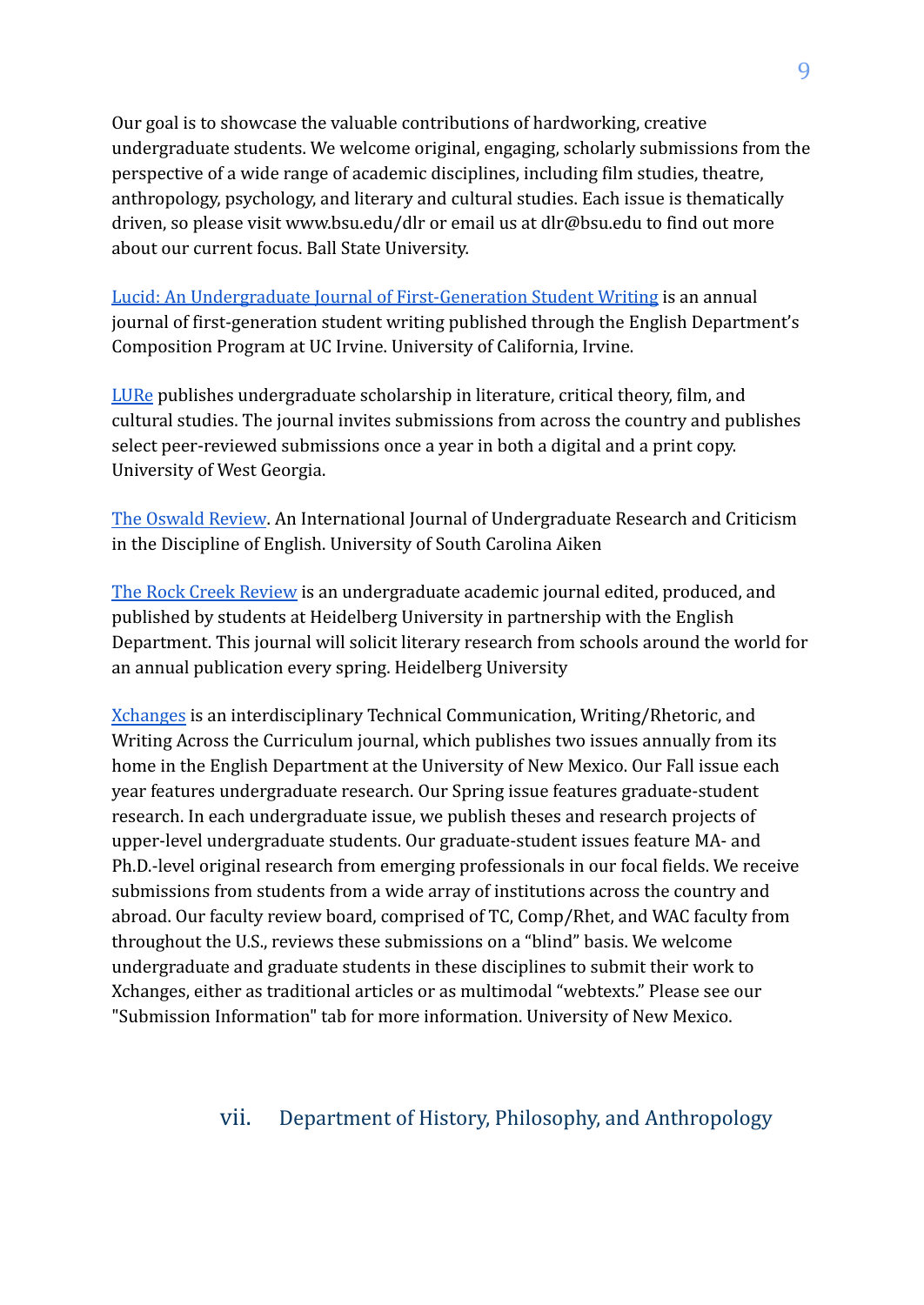[Aporia](http://aporia.byu.edu/site.php?id=about) is an undergraduate journal of philosophy at Brigham Young University in Provo, Utah. Aporia is published twice yearly: an online edition in the fall, and a print edition in the spring. The staff of Aporia consists of philosophy students at Brigham Young University.

[Columbia Journal of History](https://www.columbiahistoryjournal.com/), formerly the Columbia Undergraduate Journal of History, is a publication of the Undergraduate History Council at Columbia University. The Journal was founded to provide opportunities for undergraduate students to contribute their research to the field of history. Our Executive Board reviews student submissions from history departments across the United States and abroad, and selects about 10% of submissions for inclusion in each biannual edition. The Columbia Journal of History is an independent, peer-reviewed undergraduate research publication that promotes intellectual inquiry and recognizes outstanding historical literature on diverse subjects. Our Editors welcome the submission of historical research papers produced in seminars, upper-level electives, independent study and/or thesis programs.

[Duke University Journal of Philosophy, Politics, and Economics](https://dukejppe.com/) is an interdisciplinary publication providing a forum for young scholars to contribute to academic conversations in philosophy, politics, and economics. The DUJPPE Editorial Board is seeking well written, original scholarship to publish in our biannual publication. Undergraduate students are encouraged to submit their work, such as research papers, theses, articles, and literature reviews, for review. Students from all academic backgrounds are welcome to submit their works, as long as they are relevant to the aforementioned fields.

[Episteme](https://digitalcommons.denison.edu/episteme/) is a student-run journal that aims to recognize and encourage excellence in undergraduate philosophy by providing examples of some of the best work currently being done in undergraduate philosophy programs. Episteme is distinguished as being the oldest undergraduate philosophy publication of its kind. Funded by a grant from the Andrew W. Mellon Foundation to the Five Colleges of Ohio (Next Steps in the Next Generation Library: Integrating Digital Collections into the Liberal Arts Curriculum, 2010).

[Ezra's Archives](https://history.cornell.edu/ezras-archives) is a publication put forth annually by the Cornell Historical Society. This journal, launched in the Spring of 2011, showcases stellar examples of undergraduate research in the field of history. In the Fall of 2011, Ezra's Archives expanded to accept submissions from undergraduates at other universities. The next issue of Ezra's Archives will be published in the Spring of 2021.

[Georgetown Journal of History](https://georgetownhistoryjournal.org/) is an online, academic publication dedicated to showcasing the best historical research by undergraduate students throughout the country and abroad. In partnership with the Georgetown University History Department and the Phi Alpha Theta Historical Society, the Journal is spearheaded by an Editorial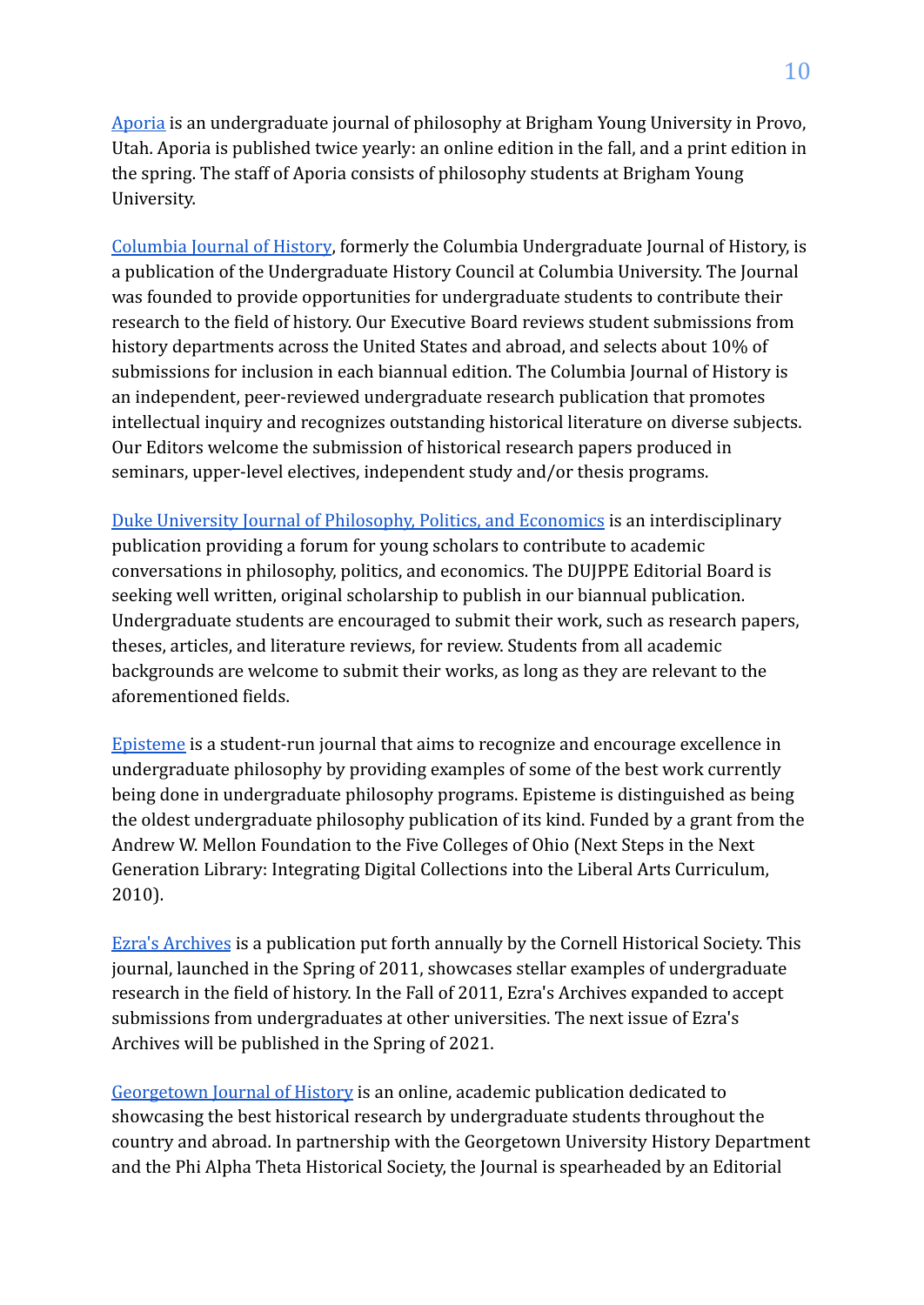Board of undergraduate and graduate students. Every article published by the Journal undergoes a months-long process of editing and rewriting, all with the aim of presenting the best undergraduate historical scholarship available today.

[Grand Valley Journal of History](https://scholarworks.gvsu.edu/gvjh/). Established by Grand Valley State University's History Department in 2011, the Grand Valley Journal of History is a student-operated publication that seeks to provide undergraduate students of any discipline with the opportunity to publish their historical research. The Journal helps undergraduate students to interact professionally with their fellow scholars in the world beyond the safe confines of their universities while preparing them for further education and fulfilling careers.

[History Matters: An Undergraduate Journal of Historical Research: App State](https://historymatters.appstate.edu/) is an undergraduate history journal that is published annually on this website by the Department of History at Appalachian State University. At History Matters, our goal is to publish the best undergraduate historical research possible. In doing so, we would like to provide an opportunity for top undergraduates from a variety of schools to be recognized for their work, become familiar with the publishing process, and engage in student-faculty collaboration. We are especially seeking research papers that utilize primary sources.

[Journal for Undergraduate Ethnography](https://ojs.library.dal.ca/JUE/) is an online publication for undergraduate academic writing. The JUE seeks to publish original ethnographic research by undergraduate students working in a variety of disciplines. Our goal is to bring readers insights into subcultures, practices, and social institutions. We expect crossovers with anthropology, sociology, urban studies, and area studies, as well as programs in education, design, or management.

[STANCE: An International Undergraduate Philosophy Journal](https://www.stancephilosophy.com/) is produced and edited entirely by undergraduate students. We aim to enrich student learning by providing an opportunity for undergraduate students to have their original scholarly work reviewed by or published in a peer-reviewed academic journal.

[The Vanderbilt Historical Review](https://www.vanderbilthistoricalreview.com/) is a student-run, undergraduate journal of history that works in close collaboration with our Phi Alpha Theta chapter. We strive to provide a forum that promotes the discussion of history and helps showcase the exceptional work of students from all over the world.

### viii. Department of Mathematics and Computer Science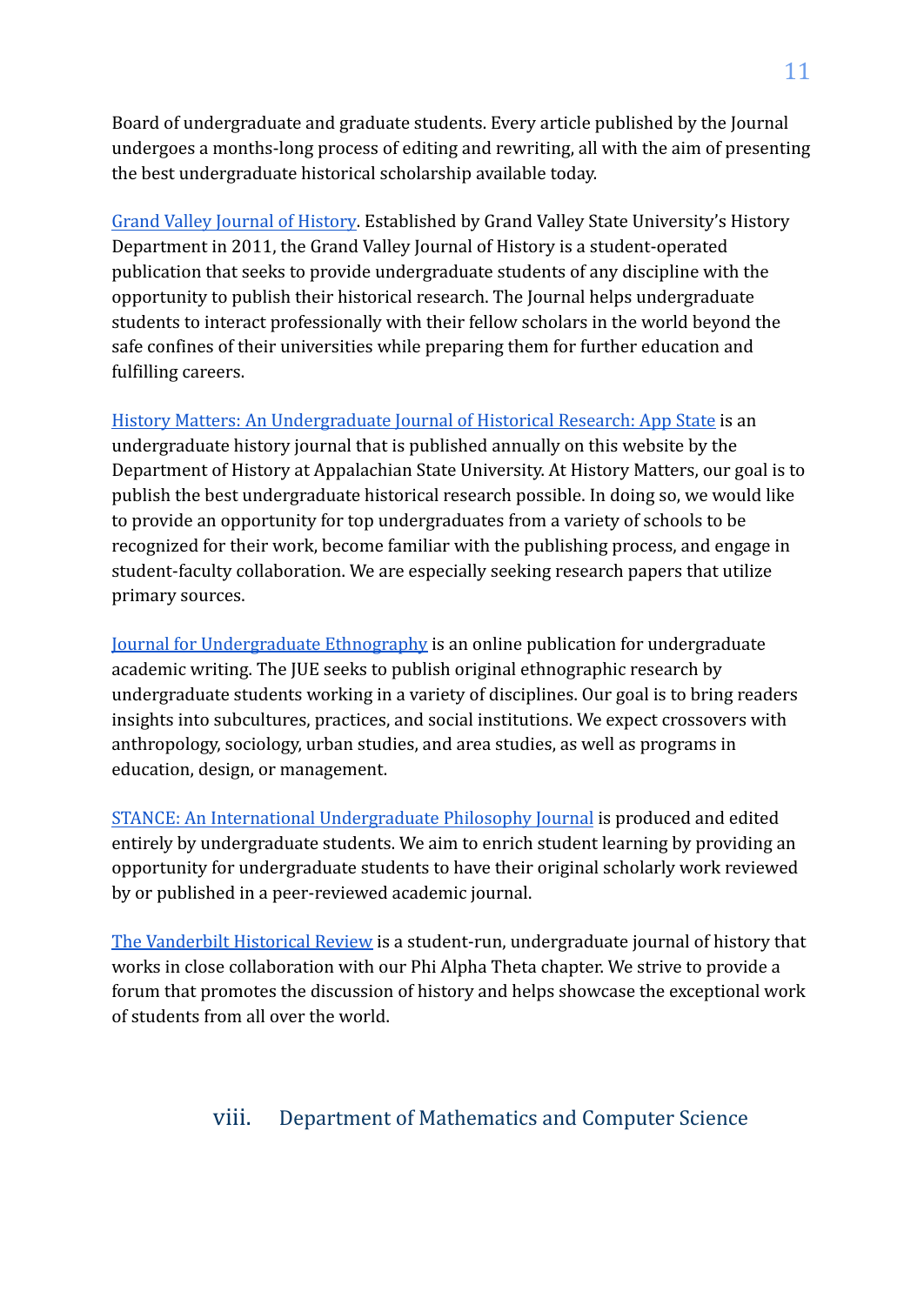[Catalyst: Rice Undergraduate Science Research Journal](http://ricecatalyst.org/#welcome-1) showcases student perspectives on popular science topics and undergraduate research. We're committed to fostering interdisciplinary interest in scientific writing and dialogue about science at Rice. We invest in our writers to represent our organization, our university, and the power of writing in this context to educate and engage a broad audience. We are passionate about making science accessible and engaging, whether you're a Ph.D. research scientist or a casual reader hoping to learn a little bit about virtual reality.

[Involve: A Journal of Mathematics](https://msp.org/involve/about/cover/cover.html) showcases and encourages high-quality mathematical research involving students from all academic levels. The editorial board consists of mathematical scientists committed to nurturing student participation in research. Submissions in all mathematical areas are encouraged. All manuscripts accepted for publication in Involve are considered publishable in quality journals in their respective fields and include a minimum of one-third student authorship. Submissions should include substantial faculty input; faculty co-authorship is required. The submission (and accompanying cover letter) should in all cases come from a faculty member. Involve, bridging the gap between the extremes of purely undergraduate-research journals and mainstream research journals, provides a venue for mathematicians wishing to encourage the creative involvement of students.

[Minnesota Journal of Undergraduate Mathematics](https://mjum.math.umn.edu/index.php/mjum/index) focuses on original mathematical research done primarily by undergraduate researchers in all areas of mathematics and its applications. Faculty may be involved in the research and writing, through advising, mentoring, and editing, but the majority of the original work and writing must be completed by students. Students must have completed the research while undergraduates, although they do not need to be undergraduates at the time of submission. Each paper must be sponsored by a faculty sponsor familiar with the work who will write a letter of support.

[Rose-Hulman Undergraduate Mathematics Journal](https://scholar.rose-hulman.edu/rhumj/) is devoted entirely to papers written by undergraduates on topics related to the mathematical sciences. Although the authors need not be undergraduates at the time of submission or publication, the work must have been completed before graduation. The journal will be distributed freely in an electronic format from this site. In order to maintain a high level of exposition, each paper must be sponsored by a mathematician familiar with the student's work and each paper will be refereed. The editor-in-chief will make the final decision for publication. The Rose-Hulman Undergraduate Mathematics Journal is sponsored by the Mathematics Department at the Rose-Hulman Institute of Technology.

[The Mathematics Exchange](https://lib.bsu.edu/beneficencepress/mathexchange/) is a journal for undergraduate research in the mathematical sciences. It is a forum for student activities, which are not necessarily original research but go beyond standard classroom material. Among other information, issues contain senior thesis abstracts, extra-curricular projects, and seminar and colloquium papers.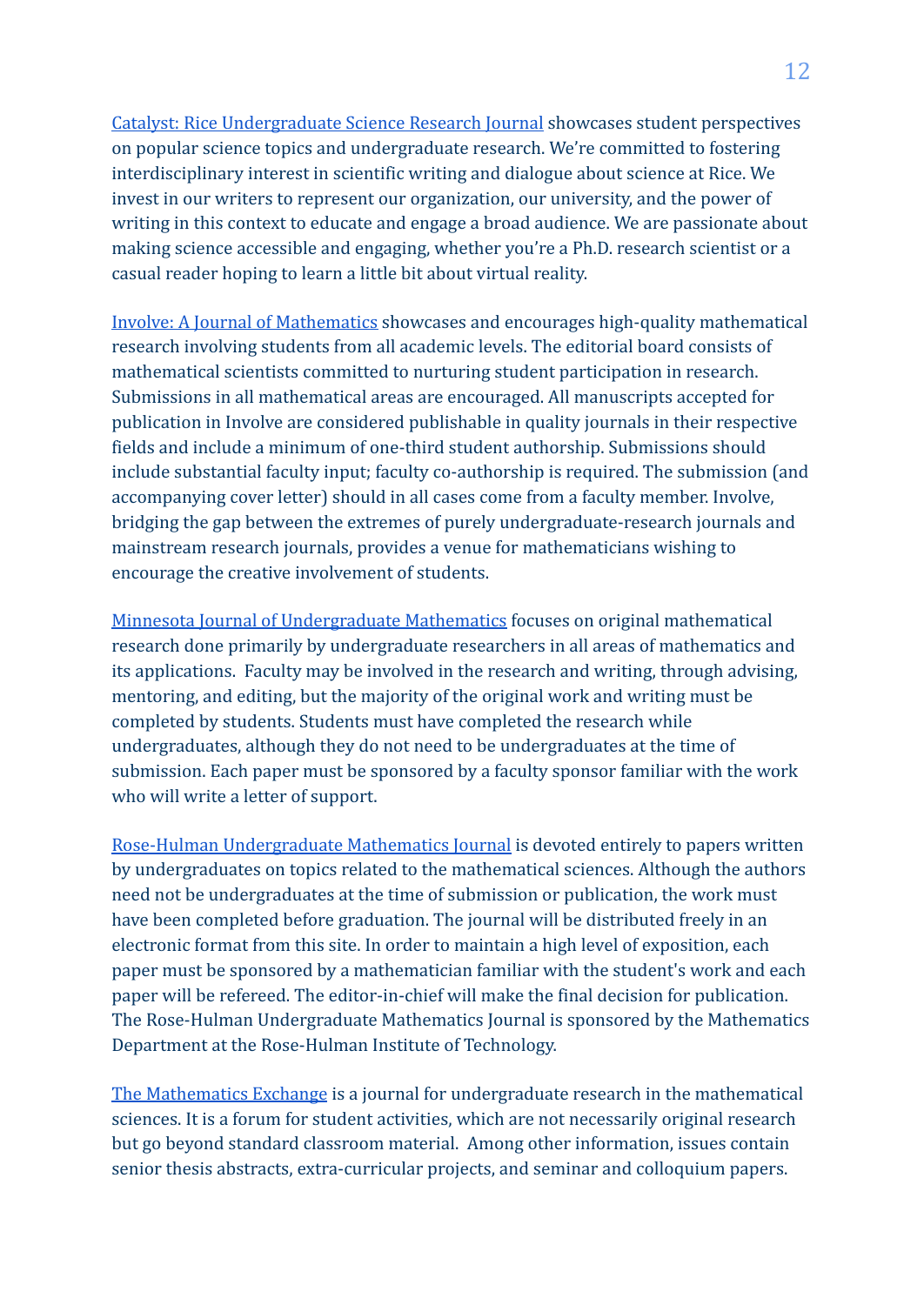[Undergraduate Journal of Mathematical Modeling: One + Two](http://scholarcommons.usf.edu/ujmm/) is concerned with various applications of mathematics done by non-mathematics majors. In particular, its purpose is to disseminate selected applied mathematics projects to engineer and science students. A unique feature of this journal, as shown by its title, is that each student whose work is published has been advised by at least two different people: a subject area advisor (who typically, but not always, suggested the problem) and a mathematics advisor. Articles published by the open access "Undergraduate Journal of Mathematical Modeling: One + Two" are made available under a Creative Commons Attribution Non-Commercial Share Alike 3.0 license.

http://scholarcommons.usf.edu/ujmm/editorialboard.html For more information please email scholarcommons@usf.edu Rebel Cummings-Sauls. University of South Florida (USF)

#### ix. Department of Performing and Fine Arts

[Explorations: NC State](https://explorations.scholasticahq.com/) is the Journal of Undergraduate Research and Creative Activities for the State of North Carolina. Explorations offer the opportunity for undergraduates at any 2- or 4-year college or university across the state to be published in a peer-reviewed journal and showcase their exciting work. The Journal of Undergraduate Research and Creative Activities for the State of North Carolina will provide opportunities for a variety of text and media submissions in the following disciplines: Biological, Earth, and Physical Sciences; Business and Legal; Creative Writing and Discourse; Humanities; Mathematics; Performing Arts; Social Sciences; Technology and Engineering; Visual Arts and Design.

[Inquiries Journal,](http://www.inquiriesjournal.com/) formerly Student Pulse, is an open-access academic journal that highlights the work of students at the undergraduate level and above. The journal publishes work across a range of academic disciplines with a particular focus on the social sciences, arts, and humanities.

### x. Department of World Languages, Literatures, and Humanities

[Apollon Undergraduate eJournal](http://www.apollonejournal.org/). We strive to publish superior examples of undergraduate humanities research from a variety of disciplines as well as intellectual approaches. Our goal is to engage students in every stage of the process, beginning with student-faculty collaboration in generating undergraduate scholarship and finishing with the release of a polished digital journal. Apollon strives to take advantage of the unique opportunity of venturing into the digital humanities by engaging with image,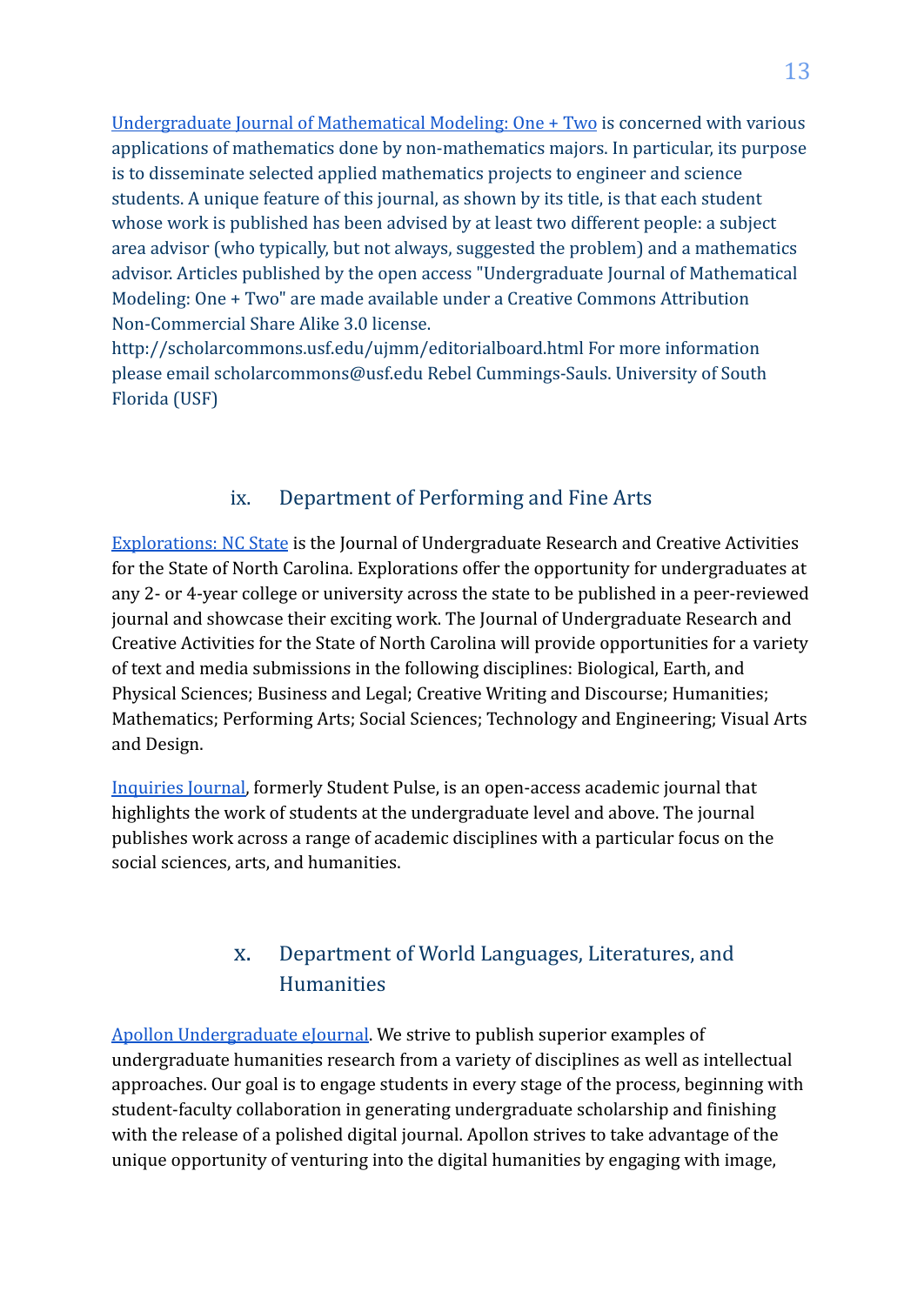text, sound, video, and a variety of presentation platforms in the process of showcasing the many species of undergraduate research.

[Undergraduate Journal of Service Learning and Community-Based Research](https://ujslcbr.org/index.php/ujslcbr) is a new, refereed, multidisciplinary, online undergraduate journal that will advance knowledge in new scholarly arenas by presenting intellectual and reflective work by undergraduate students. The Undergraduate Journal of Service-Learning and Community-Based Research is committed to publishing a wide variety of topics related to service-learning and community-based research from undergraduate scholars. Accepted articles contribute to the literature on service-learning and community-based research through reflection, research, or analysis. As service-learning and community-based research endeavors expand in academia, this journal strives to publish work expanding the knowledge of this type of research as well as overall awareness of service-learning and community-based research experiences.

# a. School of Health Sciences and Professional Programs i. Interdisciplinary

[IMPULSE: The Premier Undergraduate Neuroscience Journal: App State](https://impulse.appstate.edu/) is the first international, online neuroscience journal for undergraduate publications. Submissions are reviewed by students worldwide under faculty guidance, and articles are immediately published online as they are accepted.

[International Journal of Exercise Science](https://digitalcommons.wku.edu/ijes/) is to engage undergraduate and graduate students in scholarly activity as authors and reviewers as they develop into professionals. In accordance with this aim, on manuscript submissions, it is mandatory that at least one author be a student that has played a prominent role in the overall study.

[International Undergraduate Journal of Health Sciences](https://sword.cit.ie/iujhs/) is a student-run, open access, peer-reviewed online journal that publishes original research papers, short communications, review papers, mini-review papers, letters to the editor, and conference proceedings within the field of human health and medical science. The IUJHS is published twice yearly. Munster Technological University

[McGill Journal of Medicine](https://www.mjmmed.com/static?pageID=1) is an international, peer-reviewed publication run entirely by the medical and science students of McGill University. Re-launched in 1994 and again in 2015, the MJM's mandate is to provide students with the opportunity to publish on all aspects of medicine and to open up dialogue on a variety of medical issues including education, practice, and research. The nature of the administration of the MJM makes it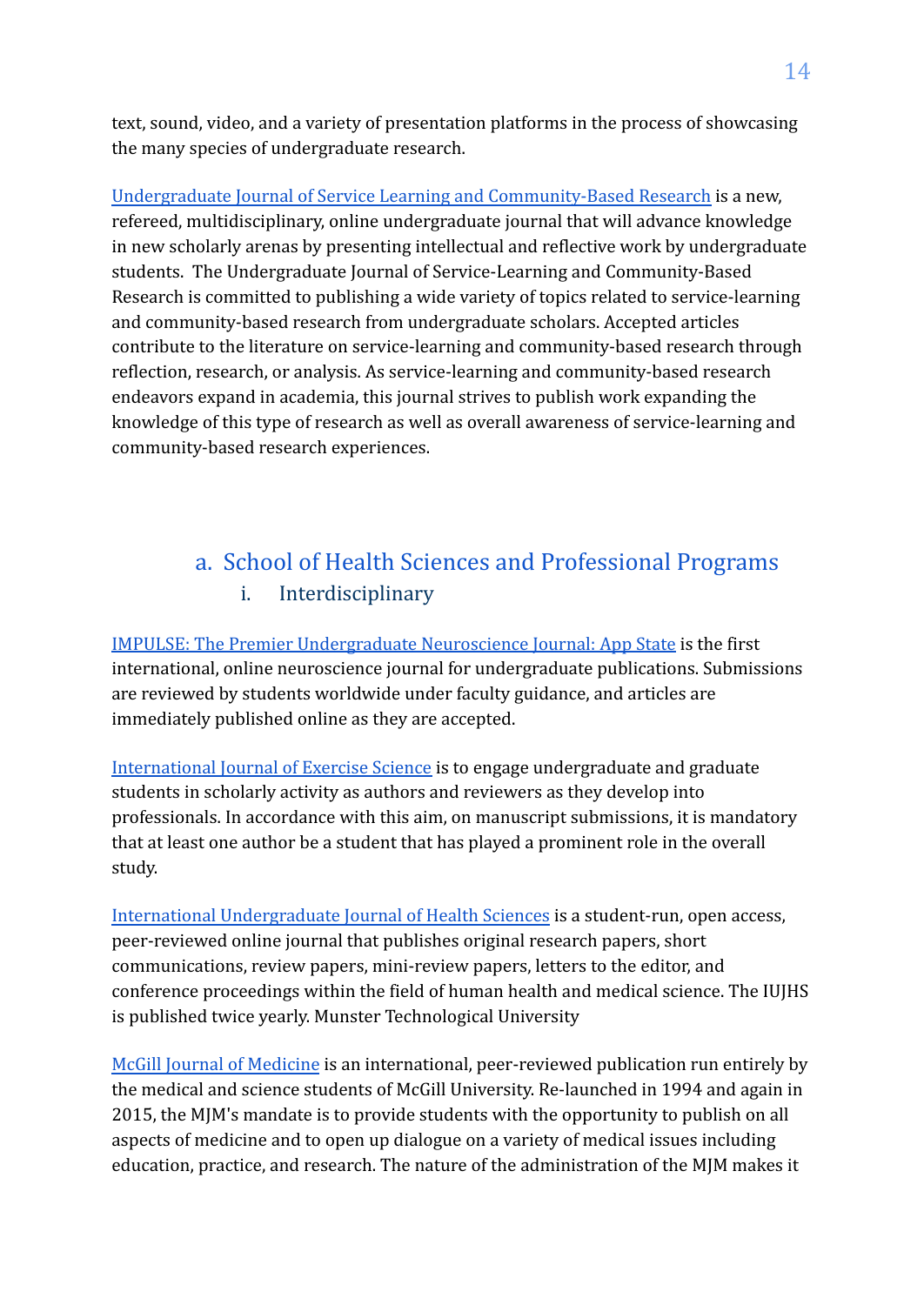particularly sympathetic to contributions from students who are just beginning their careers in the medical and scientific fields. As such, this journal hopes to encourage students to continue their research by providing them with an editorial staff eager to consider their submissions and an opportunity to experience the peer-review process. Many students publish their first articles with the MJM and readily recognize that this journal served as a launchpad for their future contributions to scientific literature.

[Neurogenesis: Duke](https://neurogenesis-journal.com/). Every semester, we offer undergraduate researchers the opportunity to share their work with the Duke community. Interested students often reach out to us with original research, topic overviews, and critical pieces. We welcome neuroscientific submissions of all sorts – and we especially love interdisciplinary work.

[Undergraduate Research in Natural and Clinical Science and Technology \(URNCST\)](https://www.urncst.com) [Journal](https://www.urncst.com) is an independent research journal based in Toronto, Canada that accepts research article submissions from undergraduate students all over the world. The URNCST Journal was created to provide dedicated undergraduate researchers with a cost-effective and meaningful platform to showcase their research findings and prides itself on 8 defining characteristics: open access; peer-reviewed; rapid turnaround time; international; broad and multidisciplinary; indexed; innovative; and social media promoted. Furthermore, the URNCST Journal is unique among undergraduate research journals issuing all published articles a digital object identifier made possible through our CrossRef membership.

#### ii. Department of Teacher Education

[Journal of Applied Educational and Policy Research: UNC-Charlotte](https://journals.uncc.edu/jaepr) is a peer-reviewed, scholarly, open-access journal of the Center for Educational Measurement and Evaluation at the University of North Carolina at Charlotte in partnership with the North Carolina Association for Researchers in Education (NCARE). The journal's intent is to publish quarterly. All submissions undergo a rigorous peer-review process by members of the editorial staff, editorial board, and invited reviewers. JAEPR accepts manuscripts of original research, application of educational research methodology, and commentaries on policy analysis. Articles for the Research section report the results of empirical studies that focus on relevant educational policy-related topics. Articles for the Methods Forum section outline unique applications of educational research and evaluation methods. Articles for the Policy Forum section explore topics relevant to educational policy at the local, state, and national levels.

[NHSA Dialog: UNC-Charlotte](https://journals.uncc.edu/dialog) is to: a) offer a quality outlet for research results to the Head Start and broader early childhood community, b) ensure that research results are effectively translated for practice and policy, and c) provide a forum for communication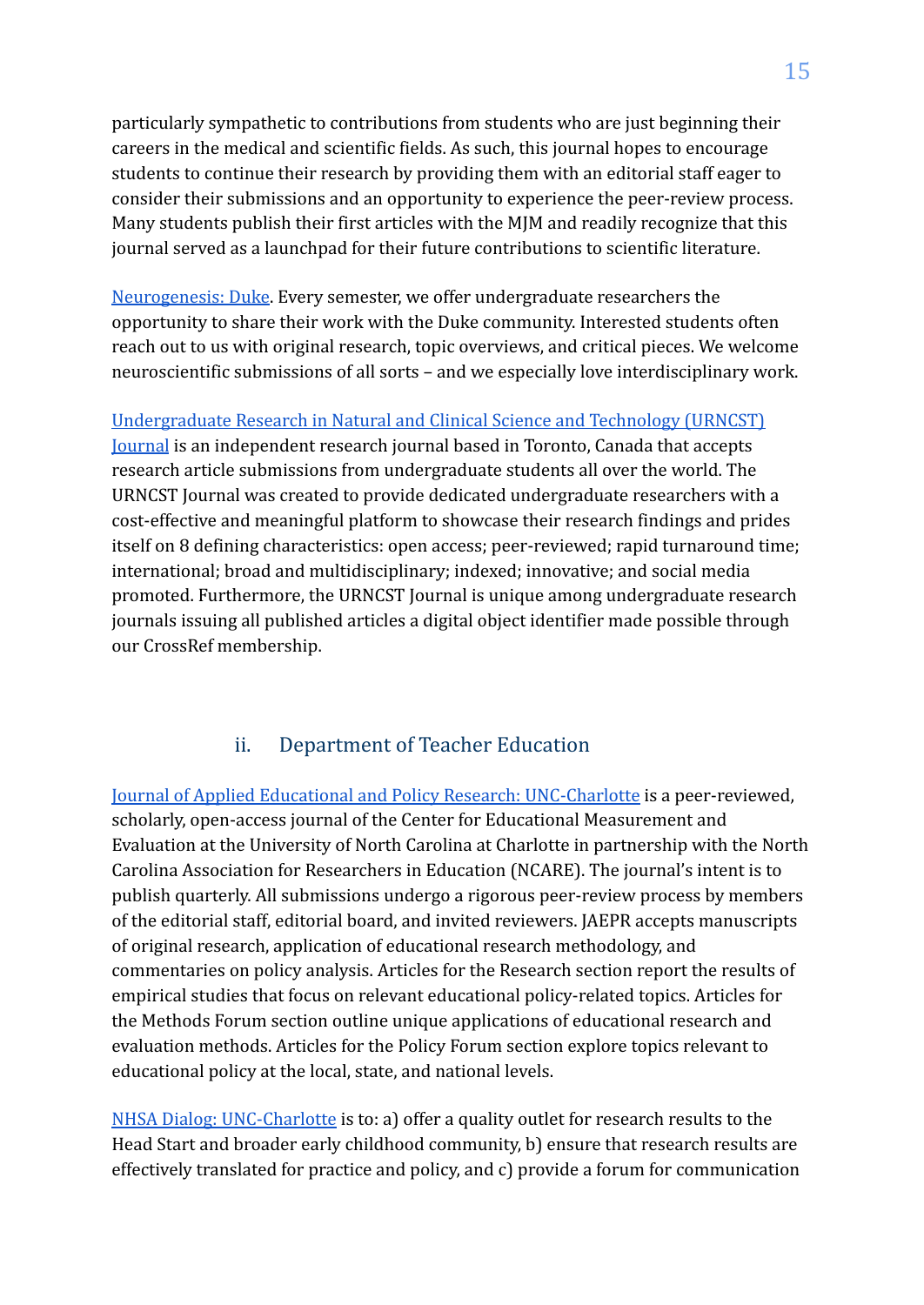between researchers and practitioners. This journal is a publication of the National Head Start Association (NHSA) and the Center for Educational Measurement and Evaluation (CEME) at the University of North Carolina at Charlotte.

## a. School of Business and Information Systems i. Interdisciplinary

[Explorations: NC State](https://explorations.scholasticahq.com/) is the Journal of Undergraduate Research and Creative Activities for the State of North Carolina. Explorations offers the opportunity for undergraduates at any 2- or 4-year college or university across the state to be published in a peer-reviewed journal and showcase their exciting work. The Journal of Undergraduate Research and Creative Activities for the State of North Carolina will provide opportunities for a variety of text and media submissions in the following disciplines: Biological, Earth, and Physical Sciences; Business and Legal; Creative Writing and Discourse; Humanities; Mathematics; Performing Arts; Social Sciences; Technology and Engineering; Visual Arts and Design.

#### ii. Department of Business and Economics

[Issues in Political Economy](https://blogs.elon.edu/ipe/about/) is committed to supporting and encouraging quality undergraduate research in all areas of economics. Through the process of research, writing, and peer review, students actively engage the discipline in a way not possible by simply listening to lectures and reading textbooks. Issues in Political Economy is edited and refereed entirely by students, with oversight from faculty at the University of Mary Washington and Elon University. The only requirements for submission are that the article pertains to some aspect of economics, that it was written during undergraduate study, and that it be submitted through a faculty sponsor. Though submissions on all topics in economics will receive consideration, papers should be analytical and seek to add new understanding to the topic.

[Journal for Global Business and Community](https://jgbc.fiu.edu/index.php/Home) is a multidisciplinary e-journal dedicated to serving those participating in and affected by the global economy. It offers undergraduate students a venue for publishing works that explore the functional dimensions of global business organizations and behavior or discuss the relationships between these businesses and the global economy with the political, social, cultural, economic, legal, technological, and ethical issues derived from those relationships. All submissions are subject to student and faculty review.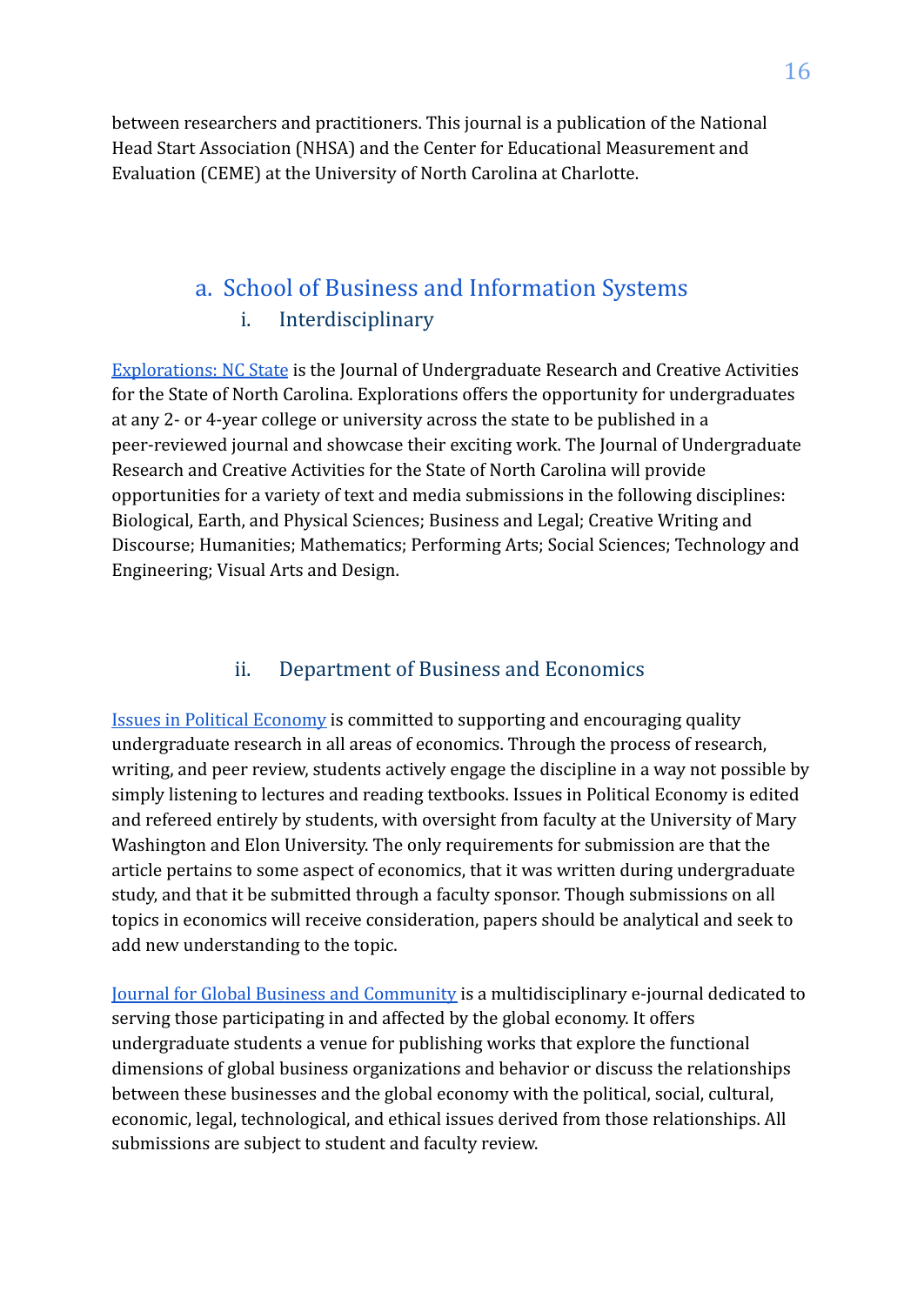[Michigan Journal of Business](http://michiganjb.org/) is an academic journal published annually by undergraduates at the Stephen M. Ross School of Business at the University of Michigan. The Michigan Journal of Business seeks to encourage undergraduate research related to the fields of business and economics. By recognizing and publishing high-quality papers, the Journal provides an incentive for students to conduct research, explore academic areas of interest, and contribute to the body of academic knowledge. The Michigan Journal of Business aims to publish distinguished theses, empirical research, case studies, and theories relating to the areas of accounting, economics, econometrics, finance, marketing, management, operations management, information systems, business law, and corporate ethics, and public policy.

[The Developing Economist.](https://sites.google.com/view/thedeveco) Our mission is to publish exemplary undergraduate research in the fields of Economics, Mathematics, Political Economy, Finance, and Public Policy while fostering a culture of undergraduate academic research at The University of Texas at Austin community. Longhorn Chapter of the Omicron Delta Epsilon Economics Honor Society and the Department of Economics at the College of Liberal Arts at The University of Texas at Austin.

[Undergraduate Economic Review](https://digitalcommons.iwu.edu/uer/) is a peer-reviewed journal aimed at promoting high-quality undergraduate research. It is supported by the Department of Economics and The Ames Library at Illinois Wesleyan University.

## A. Guide to OA resources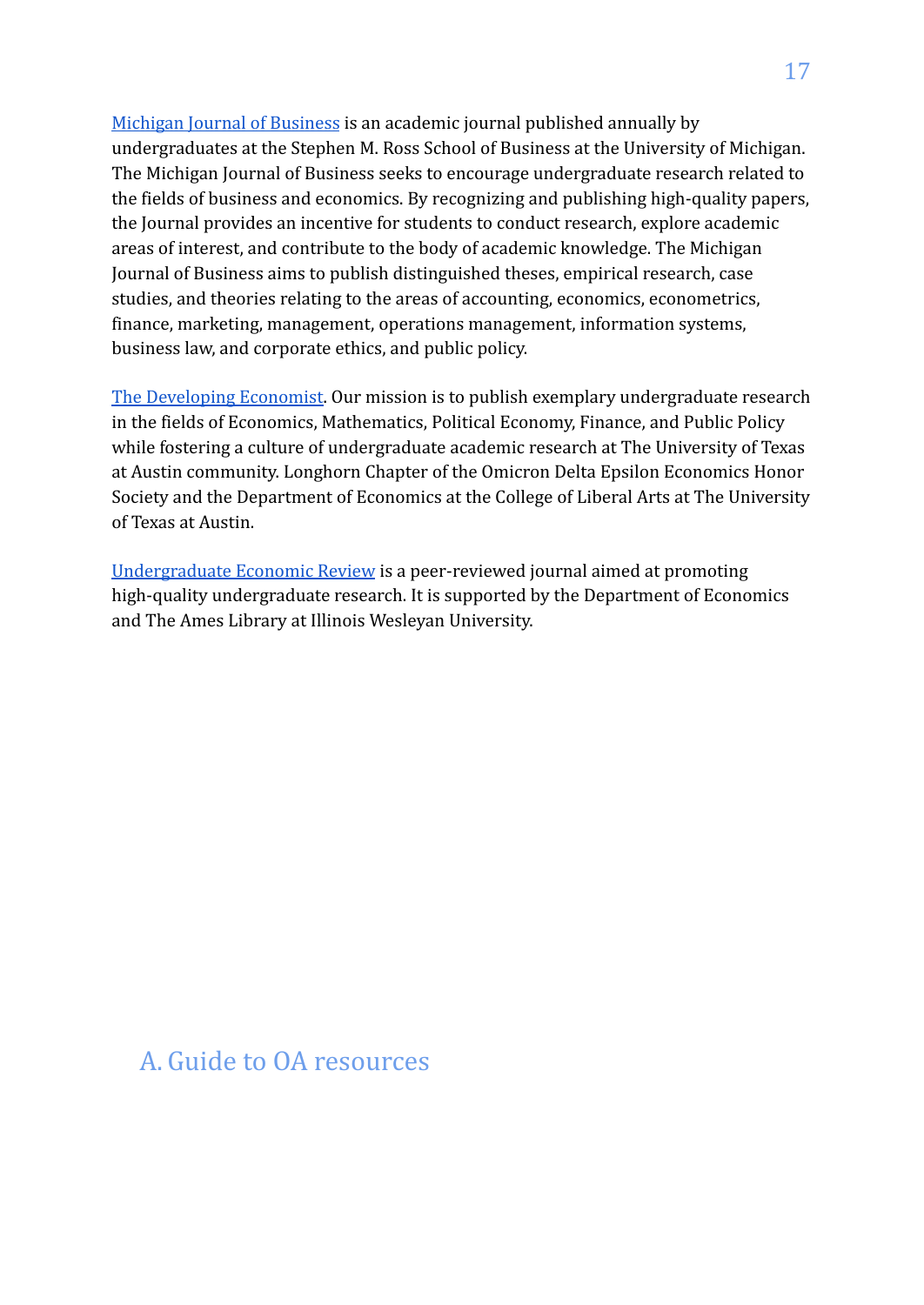# a. Undergraduate's guide to funding and publishing research

[An undergraduate's guide to funding and publishing research](https://guides.library.stonybrook.edu/undergraduate_research) by Stony Brooks University

Anna Trammell's ["The Benefits of Publishing as an Undergraduate](https://publish.illinois.edu/ugresearch/2014/10/14/the-benefits-of-publishing-as-an-undergraduate/)" (University of Illinois, 2014)

# b. Research Guides

Mina Rees Library [Open Access Research Guide](https://libguides.gc.cuny.edu/openaccess)

Citi College [Open Access Initiative](https://citycollegeoer.commons.gc.cuny.edu/)

[Harvard Open Access Project](https://cyber.harvard.edu/research/hoap) (HOAP)

Mina Rees Librarians also recommend City Tech's Monica Berger research guide [Publication Quality, Evaluating Publishers, and Bibliometrics](https://libguides.citytech.cuny.edu/c.php?g=559775&p=3850143) to help you evaluate scholarship and choose the right publisher for your work. The guide covers publication quality, evaluating publishers, OA publishing, Bibliometrics, Citation Analysis, Journal Ranking, and more.

Berger, Monica. ["Everything You Ever Wanted to Know About Predatory Publishing but](http://academicworks.cuny.edu/ny_pubs/141/) [Were Afraid to Ask,"](http://academicworks.cuny.edu/ny_pubs/141/) available through CUNY Academic Works.

# c. Publishing ethics and methods

Jun-ran, Park. "Language-Related Open Archives: Impact on Scholarly Communities and Academic Librarianship." Electronic Journal of Academic and Special Librarianship 6, no. 2-3 (2004): 1-16. [http://southernlibrarianship.icaap.org/content/v05n02/park\\_j01.htm](http://southernlibrarianship.icaap.org/content/v05n02/park_j01.htm)

Solla, Leah. "Building Digital Archives for Scientific Information." Issues in Science and Technology Librarianship, no. 36 (2002). <http://www.istl.org/02-fall/article2.html>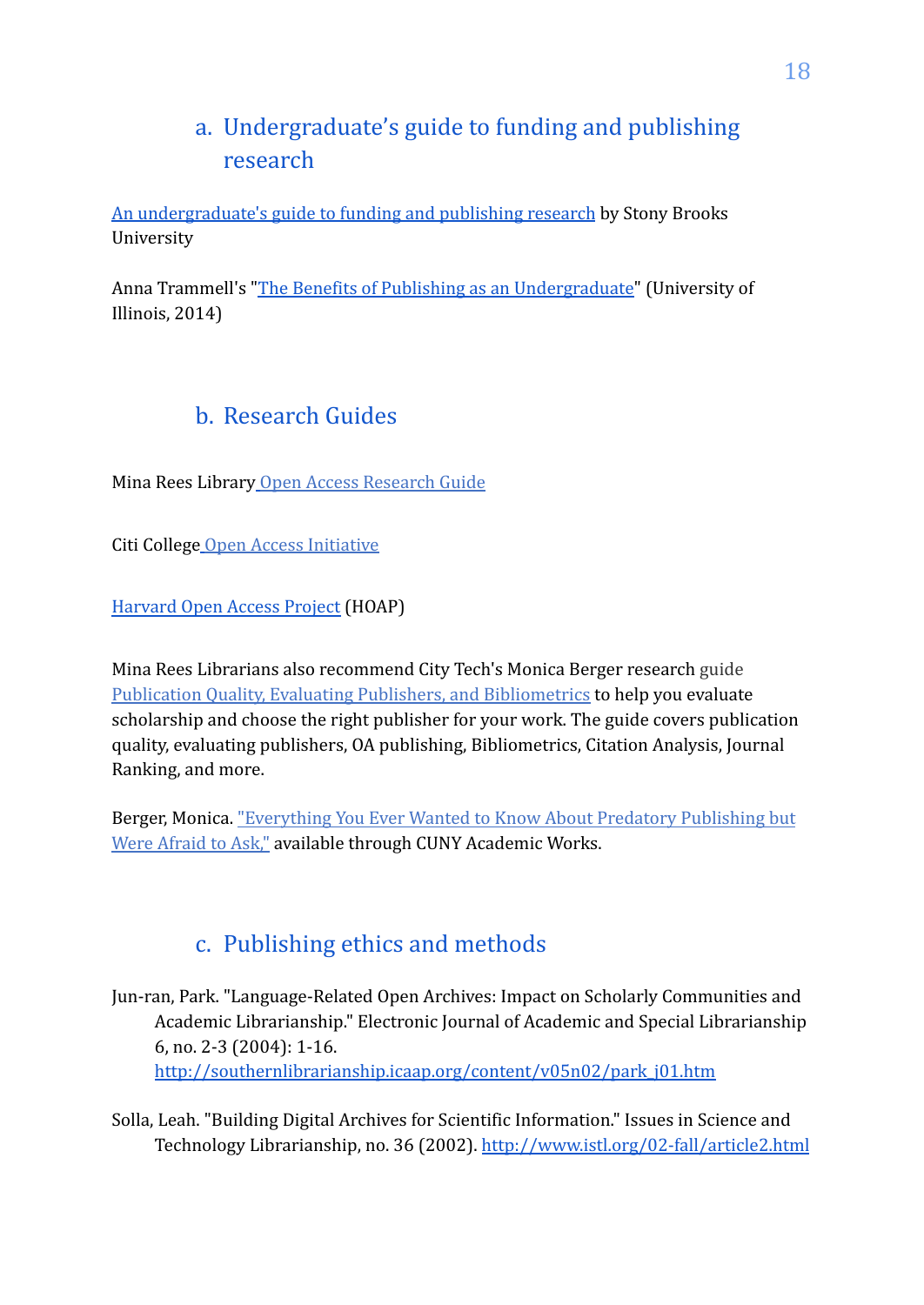Turk, Ziga, Bo-Christer Björk, and Bob Martens. "Towards Open Scientific Publishing—The SciX Project." Cultivate Interactive, no. 7 (2002)[.](http://www.cultivate-int.org/issue7/scix/) <http://www.cultivate-int.org/issue7/scix/>

### d. CUNY Academic Works

If you are looking to share your work with and browse CUNY's scholarly production, go to [CUNY Academic Works](http://academicworks.cuny.edu/). Aligned with CUNY's mission as a public university, all materials are freely available. Academic Works gathers research, scholarship, and creative work produced across the university. For students' essays, these repositories are also great libraries to look for second sources and scholarly references.

# A. OA pedagogies

a. Open Educational repositories and resources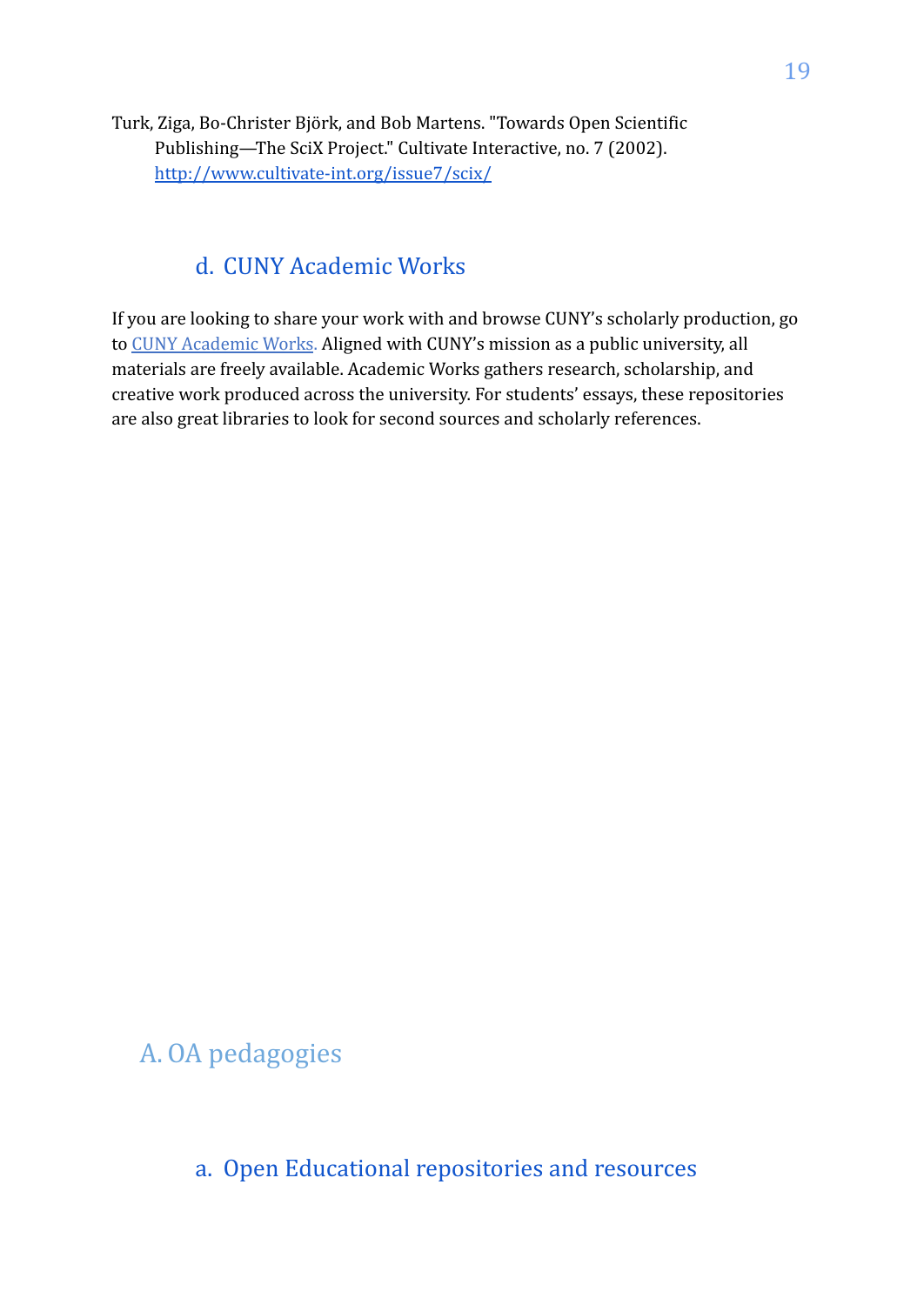[Artstor.](https://www.artstor.org/) Artstor has a collection of over 1.3 million images, videos, documents, and audio files from museums for you to download for free.

[BioMed Central](https://www.biomedcentral.com/). BMC is also a member of the Committee on Publication Ethics, a UK charity organization that promotes integrity in scholarly research.

[CSTA Source.](http://csta.villanova.edu/) "An Online Repository of K-12 Computer Science Teaching and Learning Materials." From the [Computer Science Teachers Association](http://csta.acm.org/) (CSTA).

[Directory of Open Access Journals \(DOAJ\)](https://doaj.org/)

[JorumOpen.](http://www.jorum.ac.uk/searchOptions.html) Open educational resources from the UK.

**[JSTOR.](https://about.jstor.org/oa-and-free/)** By popular demand, Jstor has now made many of its scholarly journals open access. Besides English, open access titles on JSTOR are available in Spanish, thanks to its partnership with El Colegio de Mexico and the Latin American Council of Social Sciences.

● [Early Journal Content.](https://www.about.jstor.org/ejc/) Within Jstor, makes articles published before 1923 in the US (and before 1870 everywhere else in the world) available for free.

[MDPI Humanities](https://www.mdpi.com/journal/humanities) MDPI is a publisher of open access journals based in Basel, Switzerland.

[MERLOT](http://taste.merlot.org/index.html) (Multimedia Educational Resource for Learning and Online Teaching).

[OER Commons](http://www.oercommons.org/).

[OER Research](http://oer.issuelab.org/home/).

[Pedocs.](http://www.pedocs.de/index.php?la=en/) German educational portal.

[RELPE \(Red Latinoamericana Portales Educativos/ Latin American Network of](http://www.relpe.org/) [Education Portals\)](http://www.relpe.org/).

[SOL\\*R \(Sharable Online Learning Resources\)](http://solr.bccampus.ca/cms2/). "A Repository of Freely Available Online Learning Resources." "For British Columbia public post-secondary educators."

# b. Anti-racist pedagogies

Dan Hirschman. ["Grad school's hidden curriculum."](https://scatter.wordpress.com/2018/07/24/guest-post-grad-schools-hidden-curriculum/)

Fred Moten and Stefano Harney, [The Undercommons: Fugitive Planning & Black Study.](https://www.minorcompositions.info/wp-content/uploads/2013/04/undercommons-web.pdf)